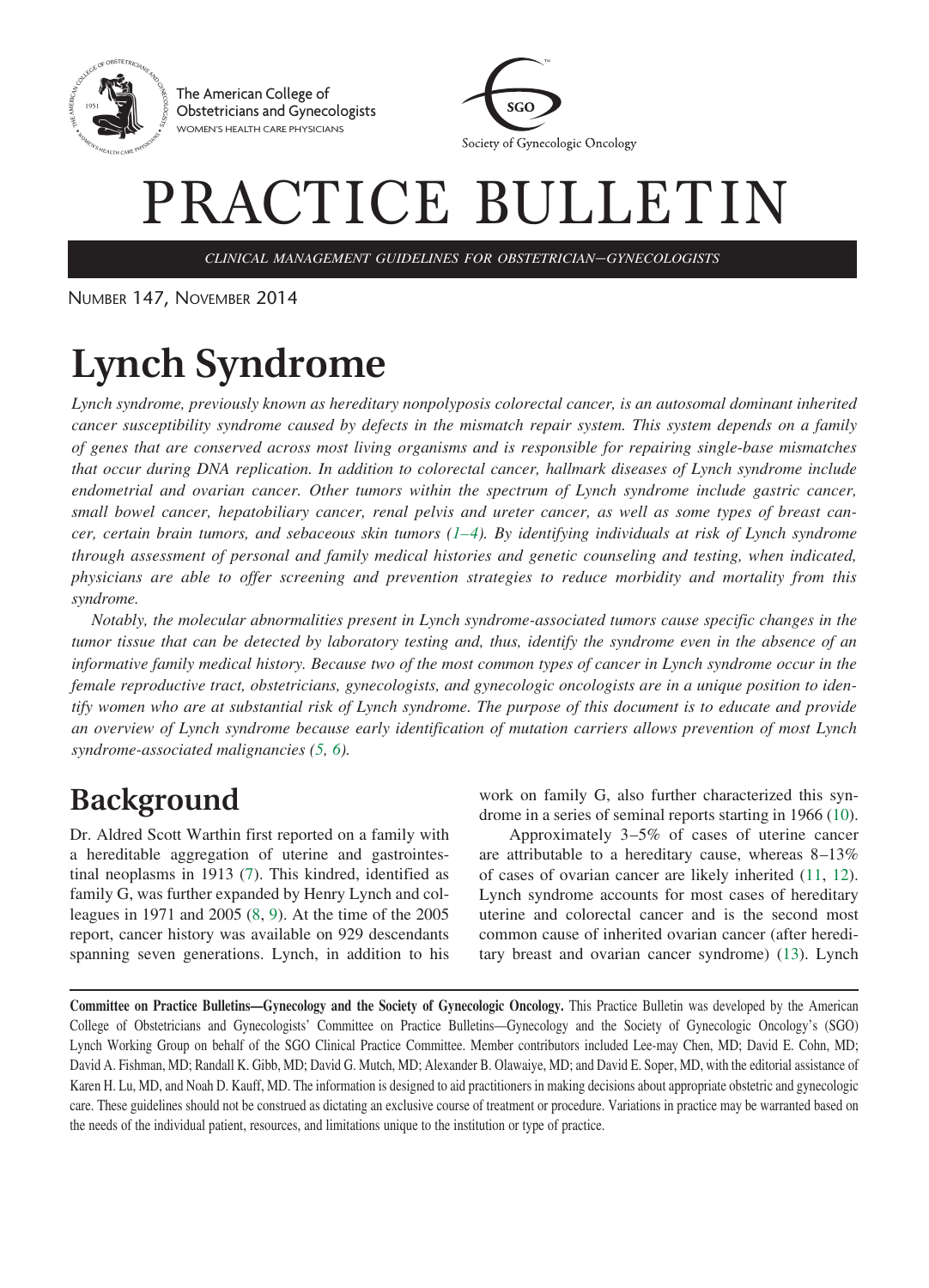<span id="page-1-1"></span><span id="page-1-0"></span>syndrome is a highly penetrant autosomal dominant inherited cancer condition characterized by defects in DNA mismatch repair and has a population prevalence of approximately 1 in 600 to 1 in 3,000 individuals [\(14](#page-9-10), [15](#page-9-11)). The most common genes associated with Lynch syndrome are *MLH1*, *MSH2*, *MSH6*, and *PMS2* [\(16](#page-9-12)). Deletions in the *EpCAM* gene also may lead to inactivation of *MSH2* and result in Lynch syndrome [\(17](#page-9-13)). In one population-based study, the incidence of Lynch syndrome in women who presented with endometrial cancer was approximately 2.3% [\(18](#page-9-14)), which is comparable to the 2.2% incidence of Lynch syndrome in patients who present with colorectal cancer [\(19](#page-9-15)). Similar to other cancer predisposition syndromes, Lynch syndrome results in a substantially greater fraction of early-onset endometrial cancer and colorectal cancer. In women younger than 50 years, at least 5–9% of women with endometrial cancer and 5–7% of women with colorectal cancer will have a detectable deleterious mismatch repair gene mutation associated with Lynch syndrome ([20–23](#page-9-16)).

<span id="page-1-6"></span><span id="page-1-5"></span>Based on available data, the risk of colorectal cancer through age 70 years for women with Lynch syndrome is estimated to be 18–61%, compared with 1.7% in the general population ([24\)](#page-10-5). The risk of endometrial cancer through age 70 years for women with Lynch syndrome is estimated to be 16–61% and may equal or exceed their risk of colorectal cancer (13, 24). The risk of ovarian cancer through age 70 years for women with Lynch syndrome is estimated to be 5–10%, compared with approximately 1% in the general population, 39–46% in women with a *BRCA1* mutation, and 12–20% in women with a *BRCA2* mutation [\(25–27\)](#page-10-6).

<span id="page-1-11"></span>The risk of cancer varies according to the mismatch repair mutation. For example, in *MLH1* mutation carriers, the risk of endometrial cancer is 20–54% by age 70 years (24). Carriers of an *MSH2* mutation may have a slightly lower risk of endometrial cancer, which is reported to be 21–49% by age 70 years (24). For *MSH6* mutation carriers, the cumulative risk of endometrial cancer is 16–61% by age 70 years and is notable for a later average age of disease onset (24, [28](#page-10-7)).

<span id="page-1-14"></span><span id="page-1-13"></span>A retrospective review of women with gastrointestinal and gynecologic metachronous malignancies (ie, separate malignancies arising at different times) and documented Lynch syndrome found that in more than one half of cases, the gynecologic cancer was the presenting cancer ([29\)](#page-10-8). Importantly, when endometrial cancer was the presenting diagnosis, there was a median of 11 years before the diagnosis of colon cancer; thus, women's health care providers frequently have the opportunity to identify women at risk and prevent subsequent metachronous Lynch syndrome-associated malignancies through implementation of appropriate risk-reduction strategies.

#### *Cancer Characteristics*

<span id="page-1-15"></span><span id="page-1-4"></span><span id="page-1-3"></span><span id="page-1-2"></span>Women with Lynch syndrome-associated endometrial cancer have been compared with women with sporadic disease matched for age and stage of disease. Endometrial cancer that is associated with Lynch syndrome occurs at a significantly younger age (mean age, 47–49 years) than in the general population [\(30](#page-10-0)). It is, however, controversial as to whether Lynch syndromeassociated endometrial cancer is more likely to be associated with aggressive histologic subtypes or worse prognosis. In one study, researchers compared women with Lynch syndrome-associated endometrial cancer with two different groups: 1) women younger than 50 years with sporadic endometrial cancer and 2) women of all ages with endometrial cancer with sporadic loss of *MLH1* expression caused by promoter younger than 50 years methylation (30). Within the Lynch syndrome group, there was a trend toward nonendometrioid histology, and despite earlier disease stage, approximately one quarter of patients had pathologic characteristics that would have warranted adjuvant therapy after hysterectomy. However, in an earlier study that compared 50 patients with Lynch syndrome-associated endometrial cancer with 100 controls matched for age and disease stage, the distribution of histologic subtypes and the 5-year survival rate were not statistically different between the two groups ([31\)](#page-10-1).

<span id="page-1-17"></span><span id="page-1-16"></span><span id="page-1-12"></span><span id="page-1-10"></span><span id="page-1-9"></span>Women with Lynch syndrome-associated ovarian cancer also have a younger mean age of diagnosis (mean age, 42–49 years) but, interestingly, earlier disease stage on presentation compared with women with sporadic ovarian cancer ([32\)](#page-10-2). These researchers also reported that endometrioid and clear cell histologies are overrepresented compared with sporadic ovarian cancer (32). Of note, another group of researchers reported a 22% incidence of synchronous endometrial primaries in the setting of Lynch syndrome-associated ovarian cancer ([33\)](#page-10-3). In terms of survival, in a study that compared 26 patients with Lynch syndrome-associated ovarian cancer with 52 controls matched for age and disease stage, the 5-year survival rate was not statistically different between the two groups. However, this study was limited by small numbers and underrepresentation of the serous subtype in both groups ([34\)](#page-10-4).

#### <span id="page-1-8"></span><span id="page-1-7"></span>*Pathogenesis of Lynch Syndrome-Associated Cancer*

Defects in mismatch repair are the fundamental etiology of the genomic instability that allows the development of the types of cancer seen in Lynch syndrome and is essential to understanding genetic testing for Lynch syndrome. This genomic instability is not limited to coding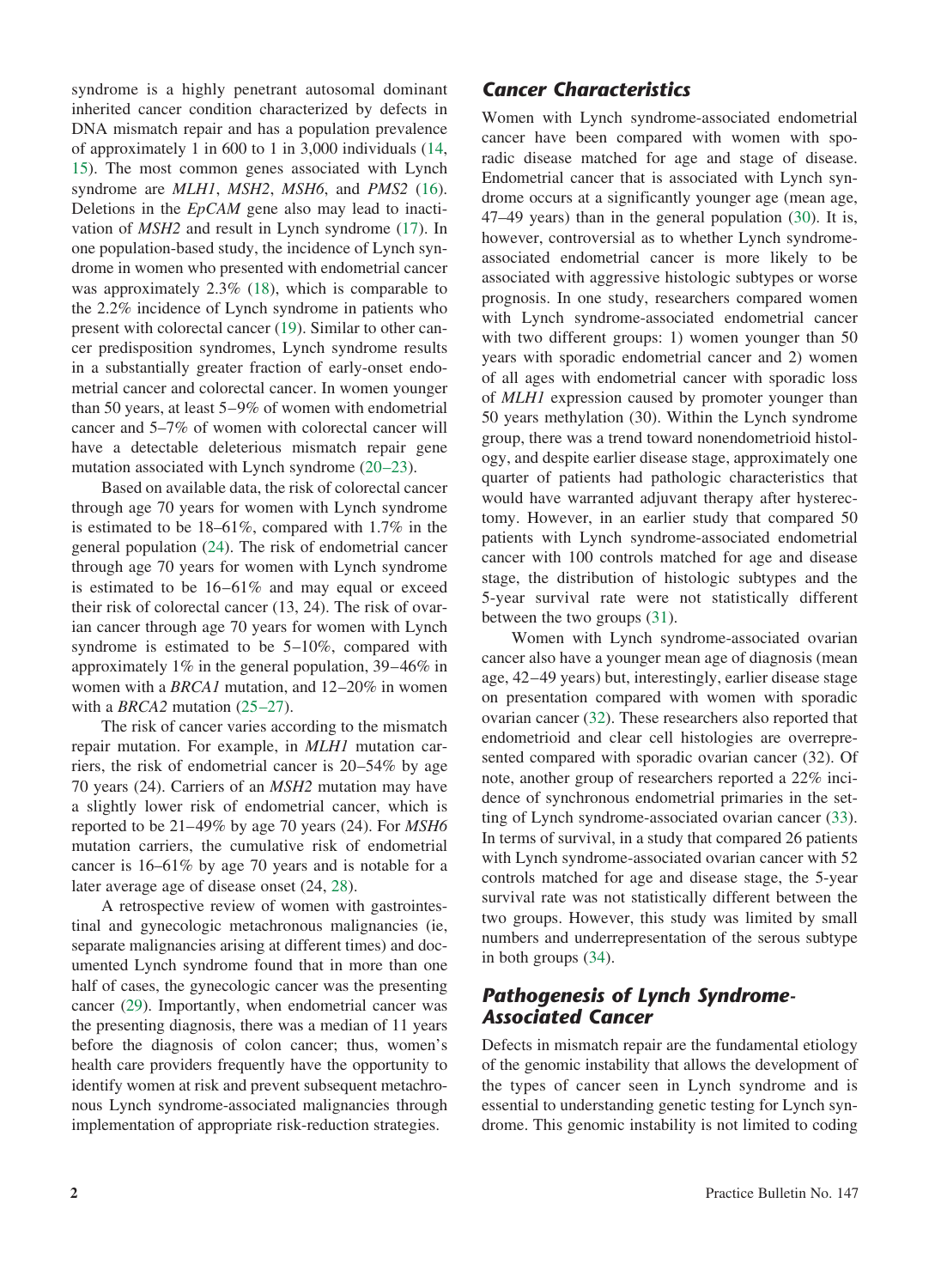regions of genes, but instead affects the entire genome, including noncoding single nucleotide and dinucleotide repeats scattered throughout the DNA. These noncoding single nucleotide and dinucleotide repeats are termed microsatellites. For patients with defects in mismatch repair, the insertion or deletion of additional nucleotides into or from these microsatellites leads to a phenomenon called microsatellite instability.

Although almost all Lynch syndrome-associated tumors demonstrate microsatellite instability, microsatellite instability also can result from noninherited methylation of the *MLH1* promoter [\(35](#page-10-10)). This is a common phenomenon in noninherited endometrial and colorectal cancer and is seen in 20–30% of cases of endometrial cancer and 15–20% of cases of colon cancer ([36,](#page-10-11) [37](#page-10-12)). Determining whether microsatellite instability is secondary to *MLH1* promoter methylation or a germline mutation in one of the mismatch repair genes is one of the challenges of testing potential Lynch syndromeassociated tumors.

#### *Risk Assessment*

For obstetrician–gynecologists, a number of clinical criteria and tumor features can be used to identify individuals at risk of Lynch syndrome. Before the availability of genetic testing, the Amsterdam Criteria, developed in 1990, were used to identify families for research studies of Lynch syndrome ([38\)](#page-10-13). These criteria demonstrate high specificity, but because of their low sensitivity they were not useful as referral guidelines. One of the limitations of these initial criteria was that extracolonic malignancies were not included as defining diagnoses. To address this issue, these criteria were revised to include extracolonic cancer in 1999 [\(39](#page-10-14)). Although these revised criteria remained quite specific for Lynch syndrome, they were still not adequately sensitive for clinical use, with only 13–36% of families in population-based studies with molecularly confirmed Lynch syndrome meeting these criteria (19, 22).

<span id="page-2-6"></span>Given the limitations of the Amsterdam Criteria, the Bethesda Guidelines were developed in 1997, and subsequently revised in 2004, to provide more clinically useful recommendations for which patients with colorectal cancer should be considered for further evaluation of Lynch syndrome ([40,](#page-10-15) [41](#page-10-16)). These criteria incorporate age of diagnosis, tumor characteristics, and personal and family cancer history. In contrast to the Amsterdam Criteria, the Bethesda Guidelines have a relatively high sensitivity but low specificity for identifying individuals with Lynch syndrome. Furthermore, neither the initial nor the revised Bethesda Guidelines identify which patients with endometrial

tumors should undergo evaluation for mismatch repair defects. To address this limitation, some authors have proposed modification to the 2004 Bethesda Guidelines to include endometrial cancer as a sentinel cancer [\(Box 1](#page-2-0)) (23, [42\)](#page-10-9).

### <span id="page-2-8"></span>*Testing for Lynch Syndrome*

<span id="page-2-1"></span>There are two methods of testing for a dysfunctional mismatch repair system: 1) direct germline DNA testing and 2) tumor testing using immunohistochemistry or microsatellite instability testing. Direct germline DNA testing involves sequencing and screening for large rearrangements of the relevant mismatch repair genes. In addition, although identification of a deleterious mutation on direct gene screening conclusively proves the

<span id="page-2-3"></span><span id="page-2-2"></span><span id="page-2-0"></span>**Box 1. The 2004 Bethesda Guidelines (Modified to Include Endometrial Cancer as a Sentinel Cancer) to Identify Individuals With Colorectal or Endometrial Cancer for Whom Genetic Risk Assessment Is Recommended**

- Patients with endometrial or colorectal cancer diagnosed before age 50 years
- Patient with endometrial or ovarian cancer with a synchronous or metachronous colon or other Lynch/ HNPCC-associated tumor\* at any age
- <span id="page-2-4"></span>• Patients with colorectal cancer with tumor-infiltrating lymphocytes, peritumoral lymphocytes, Crohn-like lymphocytic reaction, mucinous/signet-ring differentiation, or medullary growth pattern diagnosed before age 60 years
- <span id="page-2-5"></span>• Patients with endometrial or colorectal cancer and a first-degree relative† with a Lynch/HNPCC-associated tumor\* diagnosed before age 50 years
- Patients with colorectal or endometrial cancer diagnosed at any age with two or more first-degree or second-degree relatives† with Lynch/HNPCCassociated tumors\*, regardless of age

Abbreviation: HNPCC, hereditary nonpolyposis colorectal cancer. \*Lynch/HNPCC-related tumors include colorectal, endometrial, stomach, ovarian, pancreas, ureter and renal pelvis, biliary tract, and brain (usually glioblastoma as seen in Turcot syndrome) tumors, sebaceous gland adenomas and keratoacanthomas in Muir-Torre syndrome, and carcinoma of the small bowel.

<span id="page-2-7"></span>† First-degree relatives are parents, siblings, and children. Seconddegree relatives are aunts, uncles, nieces, nephews, grandparents, and grandchildren.

Modified from Lancaster JM, Powell CB, Kauff ND, Cass I, Chen LM, Lu KH, et al. Society of Gynecologic Oncologists Education Committee statement on risk assessment for inherited gynecologic cancer predispositions. [Gynecol Oncol 2007;107\(2\):159–162.](http://www.sciencedirect.com/science/article/pii/S0090825807007895) Copyright Elsevier 2007. Reprinted with permission.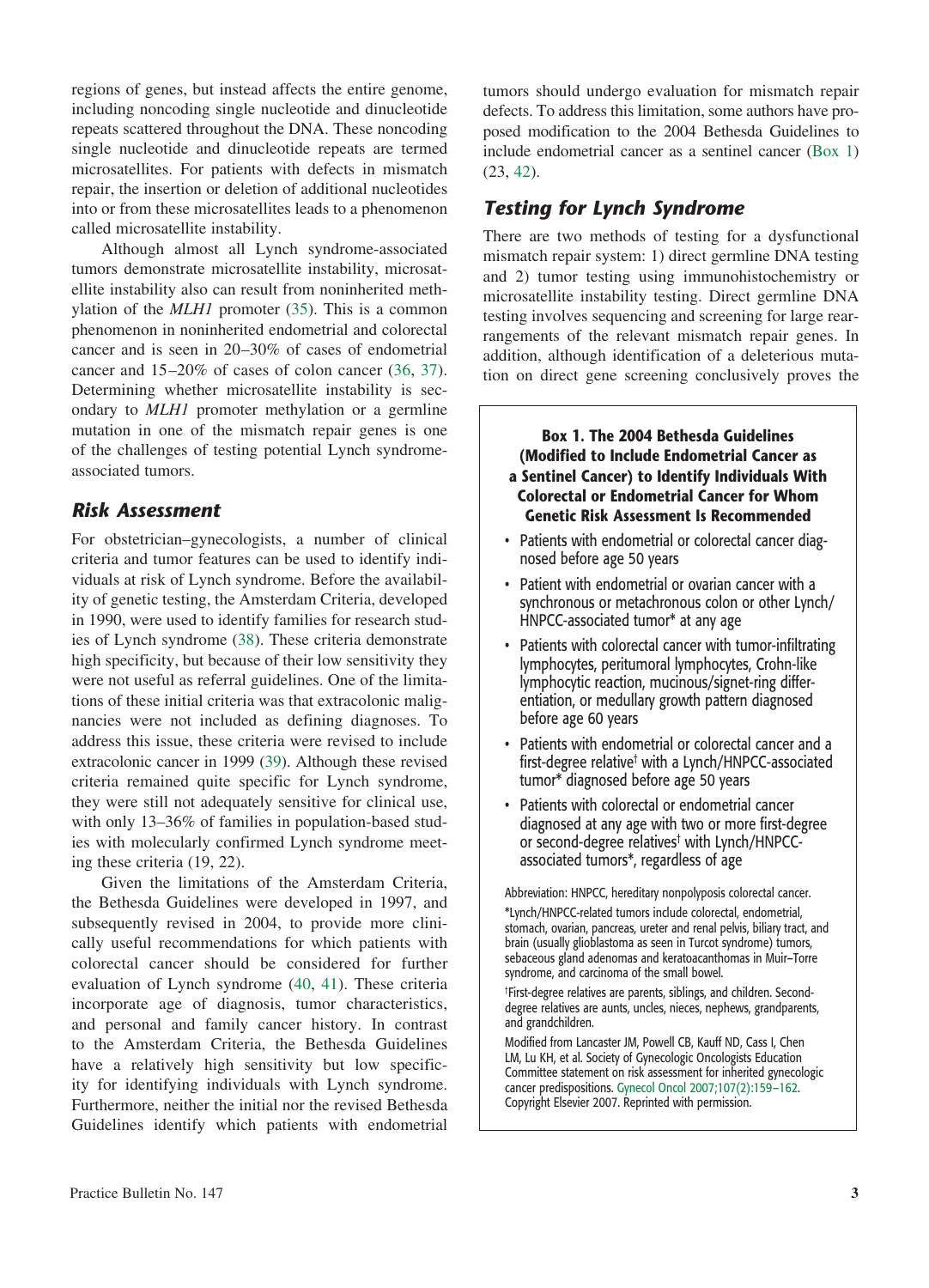presence of Lynch syndrome, the absence of a deleterious mutation does not exclude Lynch syndrome. Given this, most centers begin the molecular evaluation of individuals at risk of Lynch syndrome with tumor testing using immunohistochemistry or microsatellite instability testing.

#### **Immunohistochemistry**

Tumor testing using immunohistochemistry to evaluate for the expression of the four mismatch repair genes (by detection of the presence of their protein products) is a relatively inexpensive test and is available through most pathology laboratories. Further, immunohistochemistry allows identification of which mismatch repair proteins are absent and can guide subsequent direct germline DNA testing. If all four mismatch proteins are present, it rules out the presence of Lynch syndrome in almost all cases. The scenario in which the presence of all four mismatch repair proteins does not rule out Lynch syndrome is the relatively uncommon situation in which a deleterious mutation allows the production of a full-length but nonfunctional mismatch repair protein. Therefore, in the setting of a very high clinical suspicion of Lynch syndrome and normal immunohistochemical testing results, the tumor can be further evaluated by microsatellite instability testing.

### **Microsatellite Instability Testing**

Tumor testing for microsatellite instability requires the availability of normal tissue and tumor tissue from the patient with a potential Lynch syndrome-associated tumor. By comparing normal and abnormal tissue, a diagnostic molecular genetics laboratory can determine if there has been insertion or deletion of nucleotides to informative microsatellites. To test for microsatellite instability, many laboratories use a panel of five microsatellites recommended by the National Cancer Institute (41). If no microsatellite instability is detected, this essentially rules out the presence of Lynch syndrome.

## *MLH1* **Promoter Methylation Testing**

Testing for methylation of the *MLH1* promoter is needed when the results of immunohistochemical testing reveal the absence of the MLH1 protein (with or without the absence of the PMS2 protein) or when microsatellite instability is present. Neither of these abnormal findings is diagnostic of Lynch syndrome because approximately 15–20% of cases of colorectal cancer and 20–30% of cases of endometrial cancer will have silencing of *MLH1* that is due to noninherited methylation of the *MLH1* promoter (36, 37). This will lead to microsatellite instability and the absence of the MLH1 protein, the PMS2 protein,

or both proteins (because the two proteins exist as a heterodimer in the cell). In order to determine if these abnormalities are due to either a noninherited methylation of the *MLH1* promoter or a germline DNA mutation in *MLH1* or *PMS2*, a diagnostic molecular genetics laboratory can directly assess the potential Lynch syndrome-associated tumor for methylation of the *MLH1* promoter. When the MLH1 protein is absent and there is methylation of *MLH1* promoter, then Lynch syndrome is excluded. When the MLH1 protein is absent and there is no methylation of the *MLH1* promoter, then the patient requires germline DNA testing for Lynch syndrome.

# **Clinical Considerations and Recommendations**

#### *How should women with a personal medical history of endometrial cancer or colon cancer be evaluated for Lynch syndrome?*

Approximately 2–3% of cases of endometrial and colon cancer are attributable to Lynch syndrome and will have a molecular signature of absent mismatch repair gene expression. This proportion increases to 5–13% of endometrial or colorectal tumors in women in whom these types of cancer are diagnosed before age 50 years. Given the substantial fraction of endometrial and colorectal tumors that are attributable to Lynch syndrome, some systematic approach to identifying women with cancer who are also at risk of Lynch syndrome likely is appropriate. Obstetric and gynecologic physicians and practices should adopt one of the following three approaches for assessing the possibility of Lynch syndrome in a woman personally affected with colorectal or endometrial cancer.

1. Perform tumor testing on any endometrial or colorectal tumor from a woman identified to be at risk of Lynch syndrome through a systematic clinical screen that includes a focused personal and family medical history.

<span id="page-3-0"></span>A number of systematic clinical screens that incorporate a focused personal and family medical history to identify tumors that are potentially secondary to Lynch syndrome have been described (42–[45](#page-11-0)). One of the more commonly used screens is the 2004 Bethesda Guidelines modified to include endometrial cancer as a sentinel cancer (Box 1). A simple four-item checklist completed by a woman who has a new diagnosis of endometrial cancer also has been described (43). The specific systematic clinical screen that is appropriate for a given physician or practice will depend on a number of factors,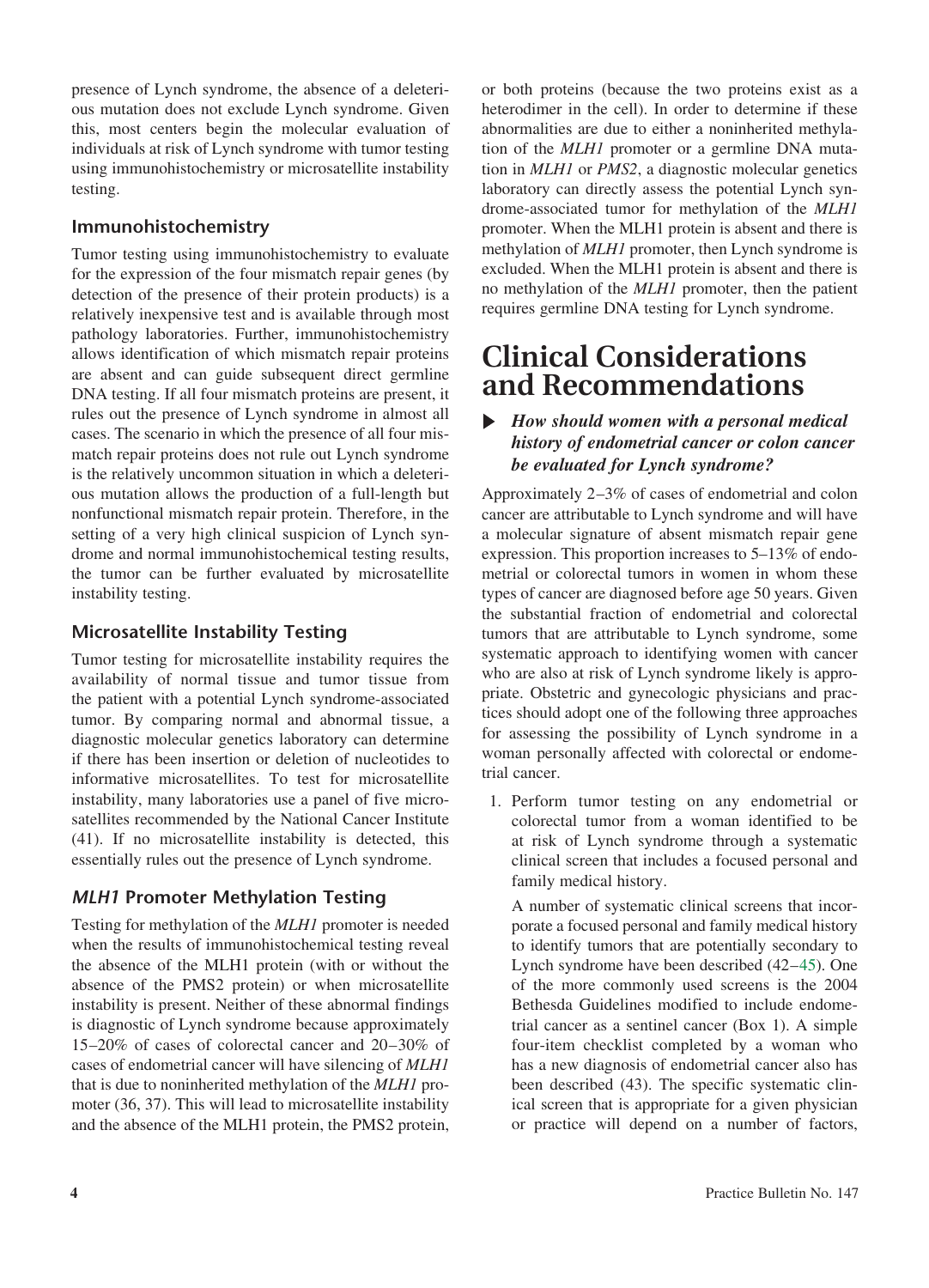including the availability of genetic counselors, local pathology resources, literacy of patients, and cost.

2. Perform tumor testing on all endometrial or colorectal tumors irrespective of age of diagnosis.

Although this approach is clearly the most sensitive, it also is the least specific. Arguments in favor of universal testing irrespective of age are that approximately 12–30% of Lynch syndrome-associated cases of endometrial and colorectal cancer will not meet the 2004 Bethesda Guidelines modified to include endometrial cancer as a sentinel cancer (18, 19, 46). However, this incremental sensitivity comes at the cost of requiring tumor testing on three to four times as many patients ([46\)](#page-11-1).

<span id="page-4-0"></span>3. Perform tumor testing on all endometrial or colorectal tumors diagnosed before age 60 years.

As previously noted, it is estimated that 5–13% of cases of endometrial and colorectal cancer diagnosed before age 50 years and 3–5% of cases of endometrial and colorectal cancer diagnosed between age 50 years and 60 years are due to Lynch syndrome. Given operational challenges of incorporating systematic clinical screens that incorporate personal and family medical histories into pathology workflow and the decreased specificity and increased costs of performing tumor testing on all endometrial and colorectal cancer cases, regardless of age of diagnosis, several groups have suggested performing tumor testing on all endometrial or colorectal cancer cases diagnosed before age 60 years. In March 2014, this approach was endorsed by the Society of Gynecologic Oncology as an acceptable option for the screening of Lynch syndrome in patients with endometrial cancer ([47\)](#page-11-2).

<span id="page-4-1"></span>Which of the previously mentioned approaches makes the most sense for a given practice will be determined by a number of factors, including local pathology and diagnostic molecular genetics resources, availability of genetic counseling, and cost. Further, regardless of which approach is chosen, reliable methods will need to be established to ensure systematic screening is performed and that results of tissue-based genetic risk assessment are tracked and transmitted ([48,](#page-11-3) [49\)](#page-11-4).

#### <span id="page-4-2"></span>*Which women without cancer should be offered hereditary cancer risk assessment for Lynch syndrome?*

Genetic risk assessment should be considered for unaffected women who have a first-degree relative affected with endometrial or colorectal cancer who was either

diagnosed before age 60 years or who is identified to be at risk of Lynch syndrome by one of the systematic clinical screens that incorporates a focused personal and family medical history. For women without a personal history of malignancy, a pattern of repeated generations of Lynch syndrome-associated cancer, especially those diagnosed at a young age (before 60 years) should be recognized as a potential proband from a Lynch syndrome pedigree. From a clinical standpoint, it likely makes sense to focus primarily on individuals who are first-degree relatives (ie, parent, sibling, or child) of an individual affected with endometrial or colorectal cancer who was either diagnosed before age 60 years or who is identified as being at risk of Lynch syndrome by one of the systematic clinical screens that incorporates a focused personal and family medical history, such as the modified Bethesda criteria. However, in the presence of a family in which there are either few individuals who reached advanced age; a paucity of female relatives; or multiple individuals in a lineage who had hysterectomy or oophorectomy, it may be reasonable to offer genetic risk assessment to an unaffected individual who is more distant from an affected relative. In addition, women from families with a known mutation in a DNA mismatch repair gene who could have potentially inherited the familial mutation also should be offered genetic risk assessment (and, if needed, germline DNA testing) for Lynch syndrome, irrespective of their degree of relatedness to the affected family member.

#### *What issues should be addressed during genetic risk assessment?*

<span id="page-4-3"></span>Genetic risk assessment for Lynch syndrome is a process that includes assessment of personal and family medical histories and may include tumor testing, germline DNA testing, or both. Although pretest counseling before germline DNA testing is strongly advocated, there is substantial controversy regarding what is the appropriate counseling, if any, that is required before indirect tumor testing of surgical specimens using immunohistochemistry or microsatellite instability testing. Although some centers have advocated that tumor testing should not be performed until formal genetic counseling has been conducted, this approach is impractical in all but the largest centers if a pathology-based triage program using indirect testing is to be implemented. Further, because only a small fraction of patients undergoing surgery for endometrial cancer will have abnormal tumor testing results, universal genetic counseling before genetic testing would put additional strains on already limited cancer genetic counseling resources. Given these issues, it likely makes sense to explain to patients who are undergoing surgery for endometrial cancer and who meet the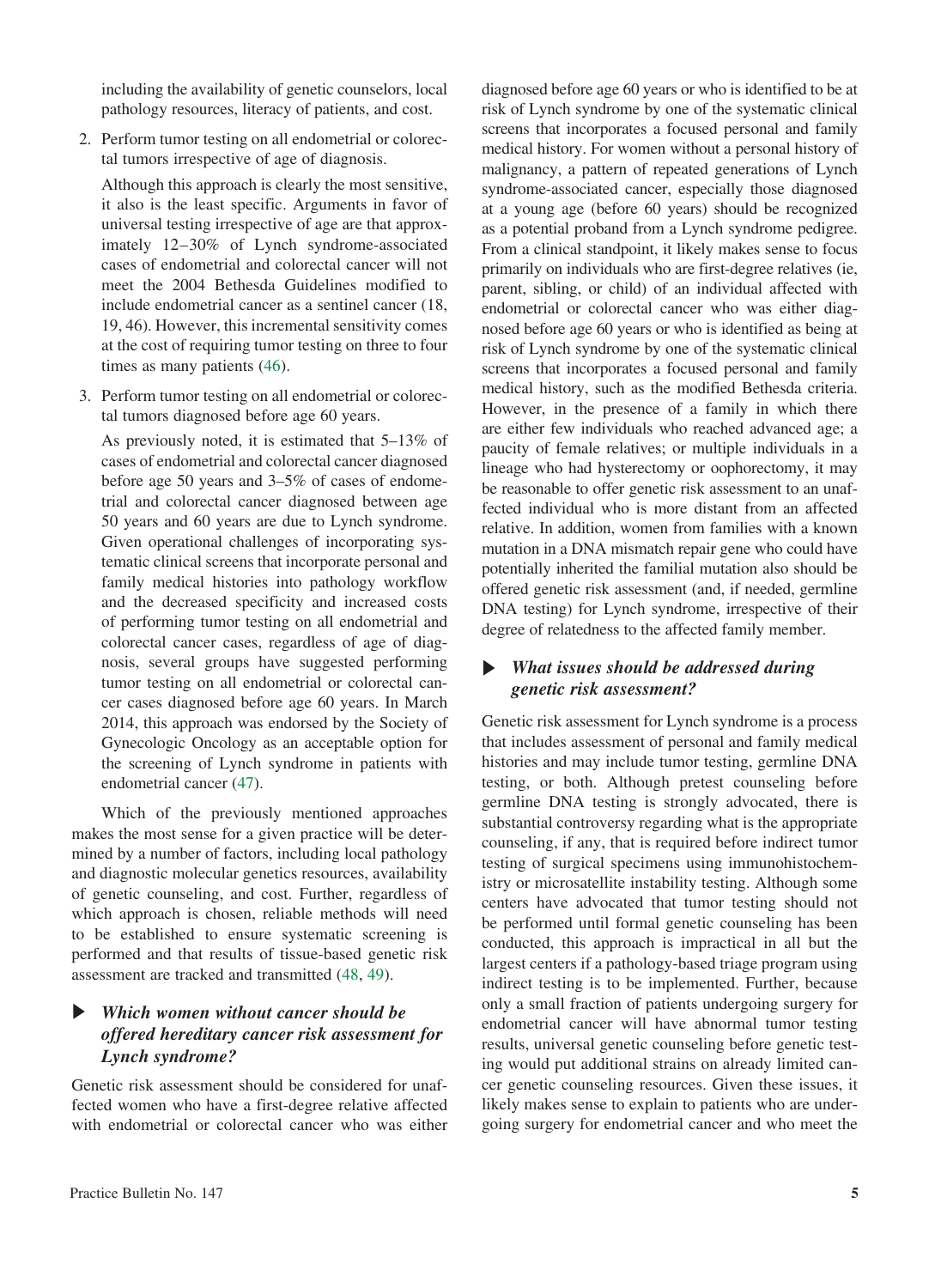local criteria for tumor testing that this testing will be performed, and that if the results are abnormal, formal genetic risk counseling with possible germline DNA testing will be recommended. As part of this discussion, it may be helpful to provide patients with written educational materials explaining the rationale and approach of the local tissue testing protocol.

If germline DNA testing is to be performed, pretest counseling should include a discussion of possible outcomes of testing—specifically addressing the issues of positive, negative, and uninformative test results, including variants of unknown significance. Options for surveillance, chemoprevention, and risk-reducing surgery also should be discussed before testing. Further, possible psychologic and familial implications of test results should be considered.

Genetic testing should be performed by someone who has appropriate training and experience in cancer genetics and counseling. It is the job of the professional providing counseling to obtain and assess relevant information concerning an individual's risk and to provide information and support to families and individuals who may be at increased risk. Genetic counselors, medical geneticists, and other cancer genetics professionals are available to assist and should be consulted in complex cases.

Genetic counseling also should include a discussion of the cost of genetic testing. Medicare and other insurance companies have written guidelines for covering the cost of genetic testing. An important aspect of genetic counseling is discussion of current legislation regarding genetic discrimination and the privacy of genetic information. The federal Genetic Information Nondiscrimination Act of 2008 protects individuals against health and employment discrimination based on genetic information. It does not apply to other forms of insurance, which may include life or disability insurance.

#### *What specific genetic test should be used to evaluate for Lynch syndrome?*

Whenever possible, molecular evaluation for Lynch syndrome should begin with tumor testing. This allows individuals who do not have Lynch syndrome to be ruled out and focuses germline testing on individuals at highest risk.

### *Personal or Family Medical History of Lynch Syndrome-Associated Cancer When Tumor Tissue Is Available*

If the patient seeking genetic risk assessment has a personal history of a colorectal or endometrial cancer, and tumor tissue is available, testing should begin on this

specimen. If the patient seeking genetic risk assessment is unaffected, every effort should be made to obtain a tissue block from a Lynch syndrome-associated cancer in an affected relative. Genetic counselors and other genetics professionals can frequently assist with this process.

Normal immunohistochemical testing results that indicate the presence of all four mismatch repair proteins in an appropriate tumor specimen effectively rules out the presence of Lynch syndrome in most cases. It will not, however, rule out Lynch syndrome caused by a missense mutation that leads to the production of a fulllength but nonfunctional protein. This possibility should be considered in patients who have highly suspicious personal and family medical histories but have normal immunohistochemical testing results. In these cases, microsatellite instability testing, the results of which will be abnormal in the setting of Lynch syndrome, can be used to help clarify the clinical scenario.

If either the MLH1 or PMS2 protein is not present and no methylation of the *MLH1* gene promoter is detected, the performance of germline DNA testing of the *MLH1* gene, the *PMS2* gene, or both is recommended after appropriate patient counseling. When doing this testing, it is important to remember that the MLH1 and PMS2 proteins operate as a heterodimer in the cell and that absence of the PMS2 protein can indicate either abnormal *MLH1* or *PMS2* gene function. Similarly, if either the MSH2 or MSH6 protein is not present, the performance of germline DNA testing of the *MSH2* gene, the *MSH6* gene, or both is recommended after appropriate patient counseling. In the cell, the MSH2 and MSH6 proteins also operate as a heterodimer. Therefore, the absence of the MSH6 protein can indicate loss of function of either the *MSH2* gene or the *MSH6* gene. [Figure 1](#page-6-0) illustrates the flow of immunohistochemicalbased endometrial tumor testing for mismatch repair gene expression to assess for the possibility of Lynch syndrome.

### <span id="page-5-0"></span>*Personal or Family Medical History of Lynch Syndrome-Associated Cancer When Tumor Tissue Is Not Available*

If tumor tissue from a Lynch syndrome-associated cancer is not available from the patient or a close family member, germline DNA testing of the mismatch repair genes may be considered after counseling. In this setting, the finding of a deleterious germline DNA mutation confirms the presence of Lynch syndrome. However, the absence of a germline DNA mutation does not exclude the syndrome, and management in these cases needs to be guided by the family medical history.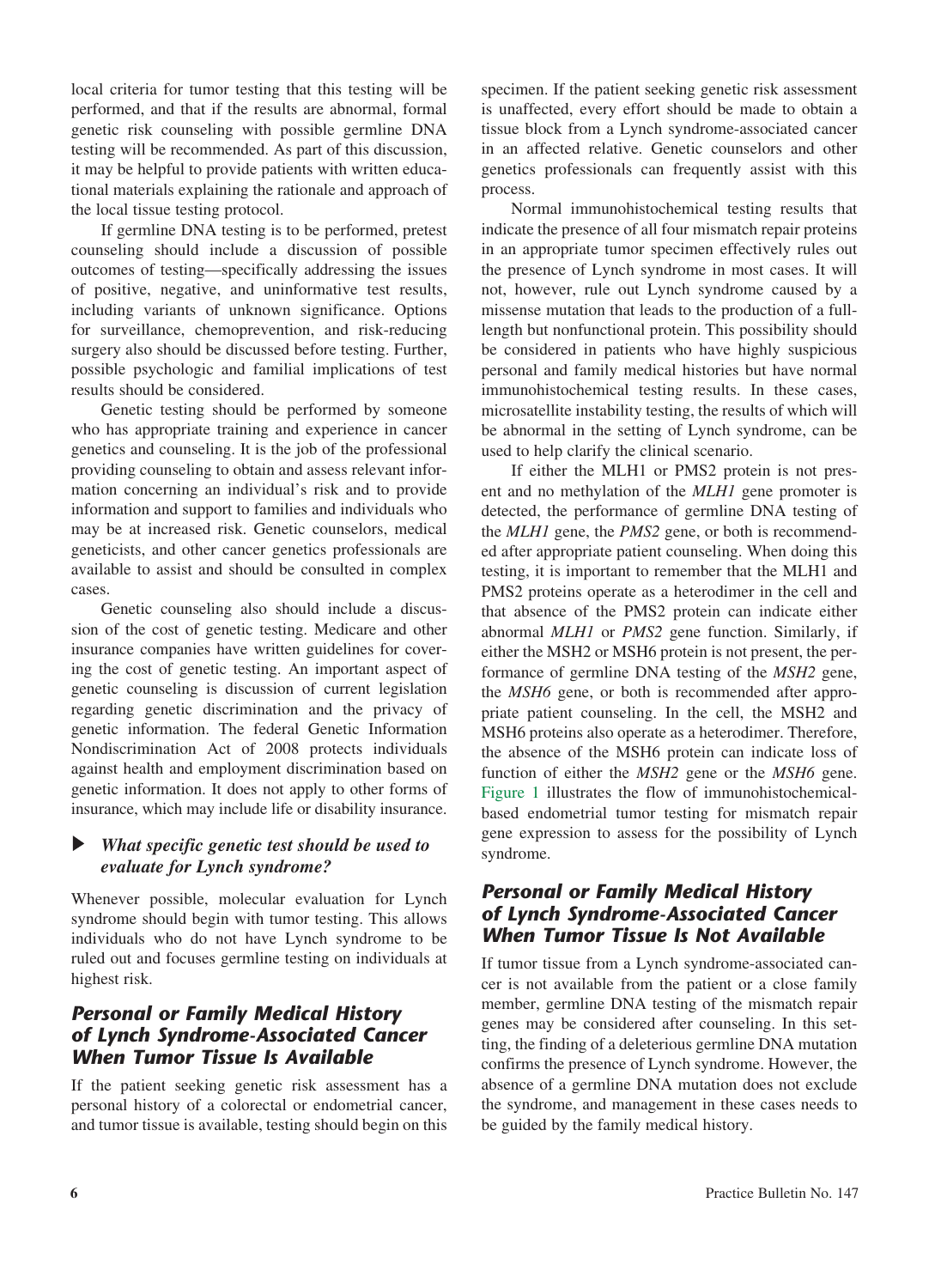

<span id="page-6-0"></span>**Fig. 1.** Immunohistochemistry-based endometrial or colorectal tumor testing for mismatch repair gene expression to assess for the possibility of Lynch syndrome.  $\Leftrightarrow$ 

\*The scenario in which the presence of all four mismatch repair proteins does not rule out Lynch syndrome is the relatively uncommon situation in which a deleterious mutation allows the production of a full-length but nonfunctional mismatch repair protein. Given this possibility, in the setting of a very high clinical suspicion of Lynch syndrome and normal immunohistochemical testing results, the tumor can be further evaluated by microsatellite instability testing.

#### *Tumor Testing Results Are Suspicious for Lynch Syndrome, but Germline DNA Testing Results Are Normal*

Germline DNA tests will not identify a causative mutation in 10–15% of cases of endometrial cancer with loss of either *MLH1* or *PMS2* gene expression and in 35–40% of cases of endometrial cancer with loss of either *MSH2* or *MSH6* gene expression. In the setting of suspicious tumor test results but normal germline DNA test results, consultation with a genetics professional may be helpful in determining appropriate management for the patient and her close family members. Similarly, in the setting of a particularly suspicious family medical history, even in the setting of normal results from tumor studies and germline DNA testing, follow-up with a genetics professional also may be helpful.

#### *How should women with Lynch syndrome be counseled to reduce their risk of endometrial and ovarian cancer?*

Women with Lynch syndrome have several options for screening and surveillance ([Box 2](#page-6-1)). Options for risk reduction include chemoprevention and prophylactic hysterectomy with bilateral salpingo-oophorectomy.

## *Screening*

Endometrial cancer screening is not performed in the general population because of the low prevalence of disease, typical early stage of presentation, and recognized symptoms of abnormal uterine bleeding. However, Lynch syndrome-associated endometrial cancer may

#### <span id="page-6-1"></span>**Box 2. Screening and Surveillance Recommendations for Women With Lynch Syndrome**

- Colonoscopy every 1–2 years, beginning at age 20–25 years, or 2–5 years before the earliest cancer diagnosis in the family, whichever is earlier
- Endometrial biopsy every 1–2 years, beginning at age 30–35 years
- Keeping a menstrual calendar and evaluating abnormal uterine bleeding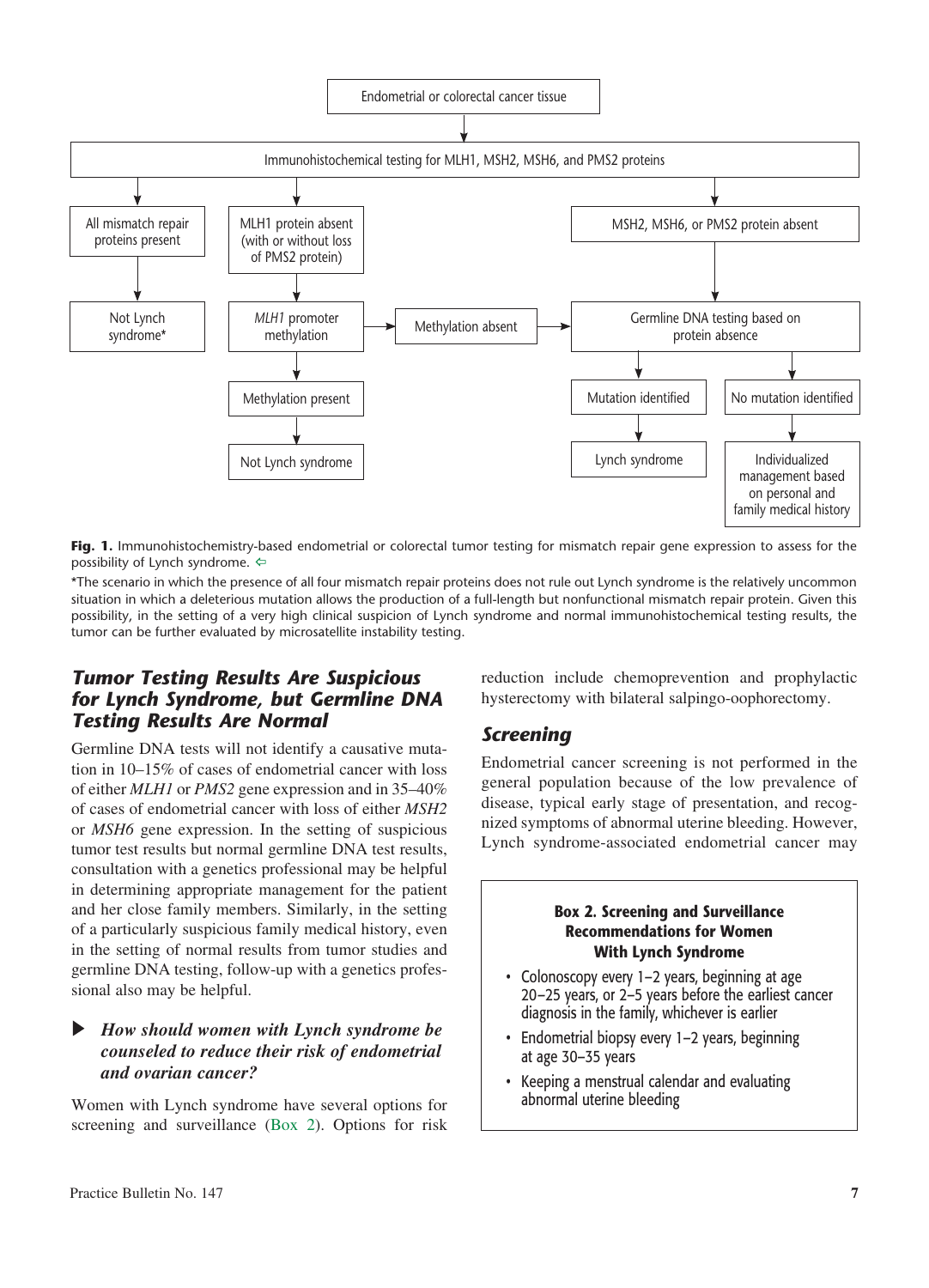occur 10–15 years earlier than the mean age of diagnosis in women with sporadic endometrial cancer. In addition, Lynch syndrome-associated endometrial cancer frequently occurs in the premenopausal years. Therefore, irregular bleeding may be less likely to be evaluated in women at risk of Lynch syndrome-associated endometrial cancer, and a strategy of surveillance is appropriate to consider.

To date, there are no proven cost-effective screening strategies for early detection of endometrial or ovarian cancer, even in high-risk populations. Limitations of studies of cancer surveillance in patients with possible Lynch syndrome include the small number of patients studied and substantial heterogeneity among the patients studied. For example, some studies have included only patients with germline DNA mutations; other studies have included families who met the Amsterdam Criteria but lacked a proven germline mutation; and yet other studies have included families with Lynch syndromeassociated cancer that neither met the Amsterdam Criteria nor had a proven germline mutation.

<span id="page-7-6"></span><span id="page-7-5"></span>In one of the earlier studies evaluating endometrial cancer surveillance in Lynch syndrome, annual or biennial transabdominal or transvaginal ultrasonography had poor sensitivity in detecting endometrial cancer, but two cases of interval early-stage cancer did present with symptoms ([50](#page-11-11)). More recently, endometrial cancer surveillance using random endometrial biopsy at intervals of 1–3 years has resulted in a detection rate of hyperplasia or carcinoma of approximately 5% [\(51](#page-11-12), [52\)](#page-11-13). Although these data have not been validated to improve endometrial cancer stage or mortality, until further data are available, endometrial biopsy every 1–2 years, starting at age 30–35 years, is recommended for women with Lynch syndrome. Further evaluation also is recommended in women with Lynch syndrome who have a change in their normal bleeding pattern. Combined colon cancer screening and endometrial cancer screening under conscious sedation also has been demonstrated to be a feasible, highly acceptable option for women with Lynch syndrome [\(53](#page-11-14)).

There is no consensus on ovarian cancer surveillance in women with Lynch syndrome. Further, results of ovarian cancer surveillance in women with *BRCA1*  and *BRCA2* mutations may not be applicable in Lynch syndrome because the biology of ovarian cancer in Lynch syndrome significantly differs from that of ovarian cancer seen in hereditary breast and ovarian cancer syndrome (32, 33). In the largest gynecologic cancer surveillance study to date, neither ultrasonography nor CA 125 testing led to the diagnosis of ovarian cancer in any of the 175 Lynch syndrome mutation carriers screened. However, there were four cases of endometrioid ovarian carcinoma diagnosed as either an interval

cancer or an incidental finding at the time of an unrelated surgery (51). Given these data, it is unclear whether screening with transvaginal ultrasound or CA 125 is effective in women with Lynch syndrome.

#### *Chemoprevention*

<span id="page-7-9"></span><span id="page-7-2"></span><span id="page-7-1"></span><span id="page-7-0"></span>Oral contraceptives are known to be chemopreventive agents for endometrial carcinoma and can reduce endometrial cancer risk in the general population by up to 50% ([54,](#page-11-5) [55\)](#page-11-6). Progestin therapy also is effective in the treatment of endometrial hyperplasia and early endometrial cancer [\(56](#page-11-7), [57\)](#page-11-8). Although specific data on either of these agents' efficacy in the prevention of Lynch syndrome-associated endometrial cancer are lacking, a short-term study using surrogate biomarkers in women with Lynch syndrome suggested that 150-mg depot medroxyprogesterone acetate as well as 30-micrograms ethinyl estradiol/0.3-mg norgestrel oral contraceptives demonstrated a decrease in endometrial proliferation [\(58](#page-11-9)). Thus, progestin-based contraception, including oral contraceptives, may be considered for chemoprevention of endometrial cancer in women with Lynch syndrome. Additional studies using the levonorgestrel intrauterine system have been proposed.

## <span id="page-7-3"></span>*Risk-Reducing Surgery*

<span id="page-7-7"></span>Prophylactic hysterectomy and bilateral salpingooophorectomy is a risk-reducing option for women with Lynch syndrome who have completed childbearing. A multicenter retrospective study of 61 women with Lynch syndrome who had undergone hysterectomy, matched to 210 controls with Lynch syndrome, demonstrated that the incidence of endometrial cancer was significantly reduced by hysterectomy (33% to 0%) after a mean follow-up time of 7 years (6). Similarly, after an 11-year mean follow-up, the risk of ovarian cancer after bilateral salpingo-oophorectomy was 0% compared with 5.5% in the control group (6).

<span id="page-7-8"></span><span id="page-7-4"></span>Postoophorectomy primary peritoneal carcinoma has been observed in women with Lynch syndrome, but the magnitude of this risk is unclear ([59\)](#page-11-10). Hormone therapy may be considered for symptomatic surgical menopause, although this intervention has not been specifically studied in patients with Lynch syndrome.

#### ▶ *At what age should risk-reducing hysterectomy and salpingo-oophorectomy be considered in women with Lynch syndrome?*

The estimated endometrial cancer risk by age 40 years in women with Lynch syndrome is approximately 2–4%, and the estimated ovarian cancer risk is approximately 1–2%; by age 50 years, this risk increases to 8–17% and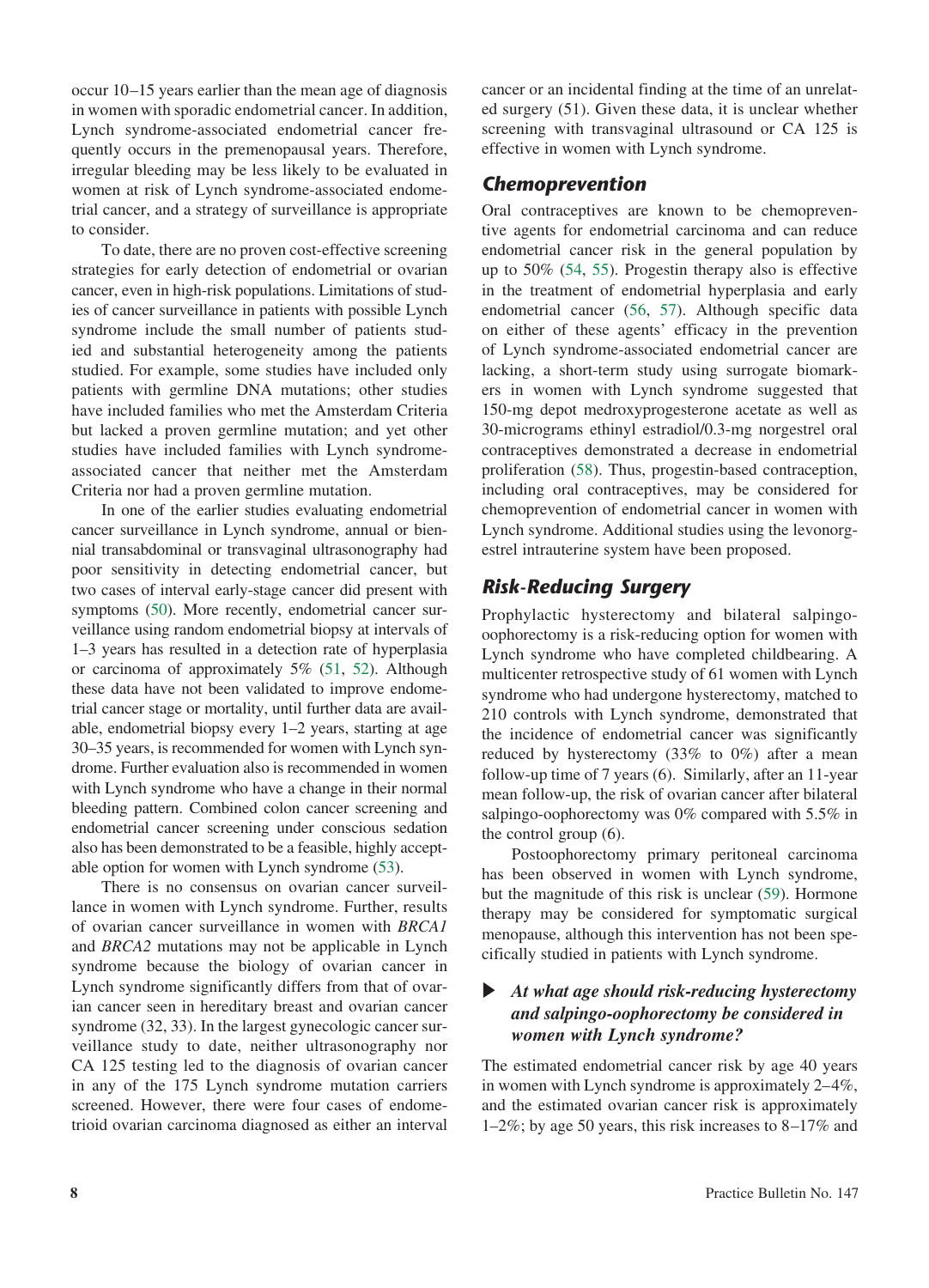3–7%, respectively [\(60](#page-11-15), [61](#page-11-16)). In general, risk-reducing hysterectomy and salpingo-oophorectomy should be discussed with the patient by their early to mid-40s. Several models have been developed to consider the cost-effectiveness of risk-reducing surgery compared with surveillance for Lynch syndrome. In these studies, risk-reducing hysterectomy and salpingo-oophorectomy on completion of childbearing led to the lowest cost and the greatest increase in quality-adjusted life years [\(62](#page-11-17), [63\)](#page-11-18). However, issues regarding risks and benefits of prophylactic surgery, medical management of menopause, and desire for future fertility may influence a woman's decision making.

#### <span id="page-8-3"></span><span id="page-8-2"></span>*How should risk-reducing hysterectomy and salpingo-oophorectomy be performed?*

Surgical removal of the uterus and adnexa may be accomplished through a vaginal or minimally invasive approach. Before hysterectomy, colonoscopy screening should be up-to-date. In a patient with Lynch syndrome undergoing surgery for colorectal cancer, a synchronous gynecologic surgery also may be considered.

<span id="page-8-4"></span>Occult endometrial lesions have been found at the time of prophylactic hysterectomy ([64,](#page-11-19) [65\)](#page-11-20). Given this, preoperative endometrial sampling is indicated, and opening the uterine specimen for intraoperative examination of the endometrium may be considered. For women considering hysterectomy without oophorectomy, complete resection of the fallopian tubes is still advised because occult tubal malignancies also have been reported ([66\)](#page-11-21).

Because colorectal cancer may precede a diagnosis of Lynch syndrome, some women may have previously undergone bowel surgery or pelvic irradiation, which may complicate an elective risk-reducing surgical procedure. It is important to discuss the risks and benefits of surgery versus its effect on cancer risk and mortality when counseling these women.

#### $\blacktriangleright$ *How should women with Lynch syndrome be counseled to reduce the risk of colon cancer as well as other types of noncolonic cancer?*

All women with Lynch syndrome should undergo colonoscopy every 1–2 years, starting at age 20–25 years or 2–5 years before the earliest colon cancer diagnosis in the family, whichever is earlier ([67,](#page-12-2) [68\)](#page-12-3). Colorectal cancer surveillance has been demonstrated to reduce mortality in individuals with Lynch syndrome (5). In a Finnish study that compared colonoscopy or flexible sigmoidoscopy and barium enema every 3–5 years with no screening, the incidence of colorectal cancer was reduced from 41% (19 of 46) in the control group to 18% (8 of 44) in the study group  $(P=.02)$  over a median follow-up of

<span id="page-8-1"></span><span id="page-8-0"></span>15 years (5). From a chemoprevention standpoint, taking 600 mg of aspirin daily for more than 2 years also may reduce colorectal cancer incidence in women with Lynch syndrome; however, data on long-term adverse events and effect on mortality are not yet available (68).

<span id="page-8-9"></span>Other methods of cancer screening that may be considered in the surveillance of unaffected women with Lynch syndrome include esophagoduodenoscopy and urine cytology, although the effect of these approaches on cancer mortality is not yet known (67, [69](#page-12-0)). Until further information is available, breast cancer screening in women with Lynch syndrome should be in accordance with the American College of Obstetricians and Gynecologists' routine breast cancer screening guidelines for all women ([70\)](#page-12-1).

## <span id="page-8-10"></span>**Summary of Recommendations**

*The following recommendations are based on limited or inconsistent scientific evidence (Level B):*

- <span id="page-8-6"></span><span id="page-8-5"></span> $\blacktriangleright$ Obstetric and gynecologic physicians and practices should adopt one of the following three approaches for assessing the possibility of Lynch syndrome in a woman personally affected with colorectal or endometrial cancer:
	- 1. Perform tumor testing on any endometrial or colorectal tumor from a woman identified to be at risk of Lynch syndrome through a systematic clinical screen that includes a focused personal and family medical history.
	- 2. Perform tumor testing on all endometrial or colorectal tumors irrespective of age of diagnosis.
	- 3. Perform tumor testing on all endometrial or colorectal tumors diagnosed before age 60 years.
- Genetic risk assessment should be considered for unaffected women who have a first-degree relative affected with endometrial or colorectal cancer who was either diagnosed before age 60 years or who is identified to be at risk of Lynch syndrome by one of the systematic clinical screens that incorporates a focused personal and family medical history.
- <span id="page-8-8"></span><span id="page-8-7"></span>Whenever possible, molecular evaluation for Lynch syndrome should begin with tumor testing.
- Endometrial biopsy every 1–2 years, starting at age 30–35 years, is recommended for women with Lynch syndrome. Further evaluation also is recommended in women with Lynch syndrome who have a change in their normal bleeding pattern.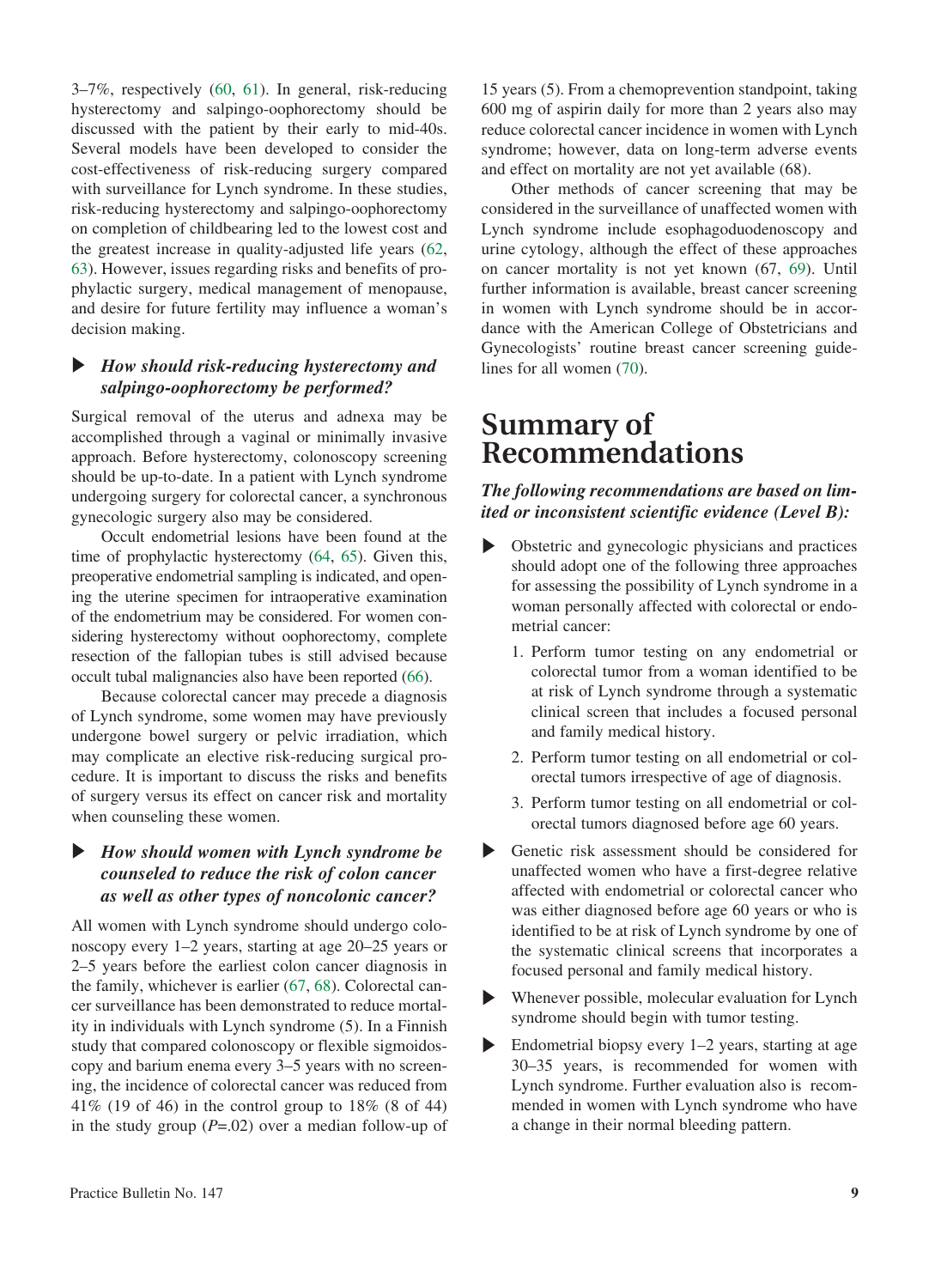- Prophylactic hysterectomy and bilateral salpingooophorectomy is a risk-reducing option for women with Lynch syndrome who have completed childbearing. In general, risk-reducing hysterectomy and salpingo-oophorectomy should be discussed with the patient by their early to mid-40s.
- All women with Lynch syndrome should undergo colonoscopy every 1–2 years, starting at age 20–25 years or 2–5 years before the earliest colon cancer diagnosis in the family, whichever is earlier.

#### *The following recommendation is based primarily on consensus and expert opinion (Level C):*

Progestin-based contraception, including oral contraceptives, may be considered for chemoprevention of endometrial cancer in women with Lynch syndrome.

## **Proposed Performance Measure**

Percentage of women with Lynch syndrome who have had a colonoscopy within 2 years of the diagnosis of Lynch syndrome

## **References**

- <span id="page-9-7"></span>1. Watson P, Vasen HF, Mecklin JP, Bernstein I, Aarnio M, Jarvinen HJ, et al. The risk of extra-colonic, extraendometrial cancer in the Lynch syndrome. Int J Cancer 2008;123:444–9. (Level II-2) [\[PubMed\]](http://www.ncbi.nlm.nih.gov/pubmed/18398828) [\[Full Text\]](http://www.ncbi.nlm.nih.gov/pmc/articles/PMC2627772/) ⇔
- 2. Win AK, Lindor NM, Young JP, Macrae FA, Young GP, Williamson E, et al. Risks of primary extracolonic cancers following colorectal cancer in Lynch syndrome. J Natl Cancer Inst 2012;104:1363–72. (Level II-2) [\[PubMed\]](http://www.ncbi.nlm.nih.gov/pubmed/22933731)  $[Full Text] \Leftrightarrow$  $[Full Text] \Leftrightarrow$
- 3. Win AK, Lindor NM, Winship I, Tucker KM, Buchanan DD, Young JP, et al. Risks of colorectal and other cancers after endometrial cancer for women with Lynch syndrome. J Natl Cancer Inst 2013;105:274–9. (Level II-2)  $[PubMed] [Full Text] \Leftrightarrow$  $[PubMed] [Full Text] \Leftrightarrow$  $[PubMed] [Full Text] \Leftrightarrow$  $[PubMed] [Full Text] \Leftrightarrow$
- 4. Win AK, Lindor NM, Jenkins MA. Risk of breast cancer in Lynch syndrome: a systematic review. Breast Cancer Res 2013;15:R27. (Level II-2) [\[PubMed\]](http://www.ncbi.nlm.nih.gov/pubmed/23510156) [\[Full Text\]](http://www.ncbi.nlm.nih.gov/pmc/articles/PMC3672741/)  $\Leftrightarrow$
- <span id="page-9-8"></span>5. Jarvinen HJ, Aarnio M, Mustonen H, Aktan-Collan K, Aaltonen LA, Peltomaki P, et al. Controlled 15-year trial on screening for colorectal cancer in families with hereditary nonpolyposis colorectal cancer. Gastroenterology 2000; 118:829–34. (Level II-2) [\[PubMed\]](http://www.ncbi.nlm.nih.gov/pubmed/10784581) ⇔
- <span id="page-9-9"></span>6. Schmeler KM, Lynch HT, Chen LM, Munsell MF, Soliman PT, Clark MB, et al. Prophylactic surgery to reduce the risk of gynecologic cancers in the Lynch syndrome. N Engl J Med 2006;354:261–9. (Level II-2) [\[PubMed\]](http://www.ncbi.nlm.nih.gov/pubmed/16421367) [\[Full Text\]](http://www.nejm.org/doi/full/10.1056/NEJMoa052627#t=article) [^](#page-0-10)
- <span id="page-9-0"></span>7. Warthin AS. Heredity with reference to carcinoma as shown by the study of the cases examined in the pathological laboratory of the University of Michigan, 1895–1913. Arch Intern Med 1913;12:546–55. (Level III)  $\Leftrightarrow$
- <span id="page-9-1"></span>8. Lynch HT, Krush AJ. Cancer family "G" revisited: 1895– 1970. Cancer 1971;27:1505–11. (Level III) [\[PubMed\]](http://www.ncbi.nlm.nih.gov/pubmed/5088221) ⇔
- <span id="page-9-2"></span>9. Douglas JA, Gruber SB, Meister KA, Bonner J, Watson P, Krush AJ, et al. History and molecular genetics of Lynch syndrome in family G: a century later. JAMA 2005; 294:2195–202. (Level II-3) [\[PubMed\]](http://www.ncbi.nlm.nih.gov/pubmed/16264161) [\[Full Text\]](http://jama.jamanetwork.com/article.aspx?articleid=201796) ⇔
- <span id="page-9-3"></span>10. Lynch HT, Shaw MW, Magnuson CW, Larsen AL, Krush AJ. Hereditary factors in cancer. Study of two large midwestern kindreds. Arch Intern Med 1966;117:206–12. (Level II-2) [\[PubMed\]](http://www.ncbi.nlm.nih.gov/pubmed/5901552)  $\Leftrightarrow$
- <span id="page-9-4"></span>11. Daniels MS. Genetic testing by cancer site: uterus. Cancer J 2012;18:338–42. (Level III) [\[PubMed\]](http://www.ncbi.nlm.nih.gov/pubmed/22846735) [^](#page-0-4)
- <span id="page-9-5"></span>12. Walsh T, Casadei S, Lee MK, Pennil CC, Nord AS, Thornton AM, et al. Mutations in 12 genes for inherited ovarian, fallopian tube, and peritoneal carcinoma identified by massively parallel sequencing. Proc Natl Acad Sci U S A 2011;108:18032–7. (Level II-2) [\[PubMed\]](http://www.ncbi.nlm.nih.gov/pubmed/22006311) [\[Full](http://www.ncbi.nlm.nih.gov/pmc/articles/PMC3207658/)  [Text\]](http://www.ncbi.nlm.nih.gov/pmc/articles/PMC3207658/)  $\Leftrightarrow$
- <span id="page-9-6"></span>13. Meyer LA, Broaddus RR, Lu KH. Endometrial cancer and Lynch syndrome: clinical and pathologic considerations. Cancer Control 2009;16:14–22. (Level III) [\[PubMed\]](http://www.ncbi.nlm.nih.gov/pubmed/19078925) [\[Full Text\]](http://www.ncbi.nlm.nih.gov/pmc/articles/PMC3693757/)  $\Leftrightarrow$
- <span id="page-9-10"></span>14. Dunlop MG, Farrington SM, Nicholl I, Aaltonen L, Petersen G, Porteous M, et al. Population carrier frequency of hMSH2 and hMLH1 mutations. Br J Cancer 2000;83:1643–5. (Level II-2) [\[PubMed\]](http://www.ncbi.nlm.nih.gov/pubmed/11104559) [\[Full Text\]](http://www.ncbi.nlm.nih.gov/pmc/articles/PMC2363440/) ⇔
- <span id="page-9-11"></span>15. de la Chapelle A. The incidence of Lynch syndrome. Fam Cancer 2005;4:233–7. (Level III) [\[PubMed\]](http://www.ncbi.nlm.nih.gov/pubmed/16136383) [^](#page-1-1)
- <span id="page-9-12"></span>16. Vasen HF, Stormorken A, Menko FH, Nagengast FM, Kleibeuker JH, Griffioen G, et al. MSH2 mutation carriers are at higher risk of cancer than MLH1 mutation carriers: a study of hereditary nonpolyposis colorectal cancer families. J Clin Oncol 2001;19:4074–80. (Level  $II-2$ ) [\[PubMed\]](http://www.ncbi.nlm.nih.gov/pubmed/11600610) [\[Full Text\]](http://jco.ascopubs.org/content/19/20/4074.long)  $\Leftrightarrow$
- <span id="page-9-13"></span>17. Kuiper RP, Vissers LE, Venkatachalam R, Bodmer D, Hoenselaar E, Goossens M, et al. Recurrence and variability of germline EPCAM deletions in Lynch syndrome. Hum Mutat 2011;32:407–14. (Level II-3) [\[PubMed\]](http://www.ncbi.nlm.nih.gov/pubmed/21309036) [^](#page-1-3)
- <span id="page-9-14"></span>18. Hampel H, Frankel W, Panescu J, Lockman J, Sotamaa K, Fix D, et al. Screening for Lynch syndrome (hereditary nonpolyposis colorectal cancer) among endometrial cancer patients. [published addendum appears in Cancer Res 2007;67:9603] Cancer Res 2006;66:7810–7. (Level II-1) [\[PubMed\]](http://www.ncbi.nlm.nih.gov/pubmed/16885385) [\[Full Text\]](http://cancerres.aacrjournals.org/content/66/15/7810.long)  $\Leftrightarrow$
- <span id="page-9-15"></span>19. Hampel H, Frankel WL, Martin E, Arnold M, Khanduja K, Kuebler P, et al. Screening for the Lynch syndrome (hereditary nonpolyposis colorectal cancer). N Engl J Med 2005;352:1851–60. (Level II-3) [\[PubMed\]](http://www.ncbi.nlm.nih.gov/pubmed/15872200) [\[Full Text\]](http://www.nejm.org/doi/full/10.1056/NEJMoa043146#t=article) [^](#page-1-5)
- <span id="page-9-16"></span>20. Berends MJ, Wu Y, Sijmons RH, van der Sluis T, Ek WB, Ligtenberg MJ, et al. Toward new strategies to select young endometrial cancer patients for mismatch repair gene mutation analysis. J Clin Oncol 2003; 21:4364–70. (Level III) [\[PubMed\]](http://www.ncbi.nlm.nih.gov/pubmed/14645426) [\[Full Text\]](http://jco.ascopubs.org/content/21/23/4364.long) [^](#page-1-6)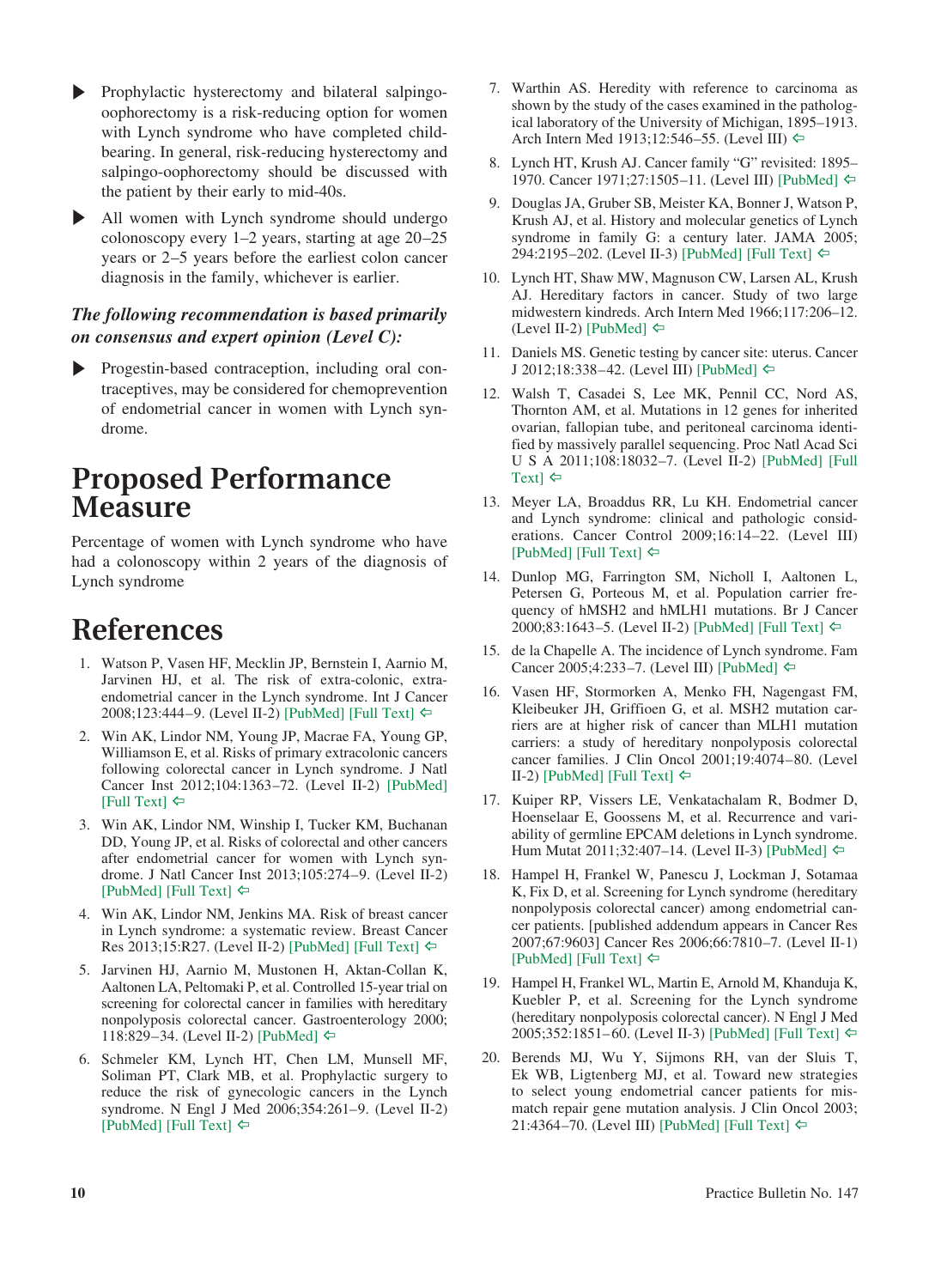- 21. Lu KH, Schorge JO, Rodabaugh KJ, Daniels MS, Sun CC, Soliman PT, et al. Prospective determination of prevalence of lynch syndrome in young women with endometrial cancer. J Clin Oncol 2007;25:5158–64. (Level II-2) [\[PubMed\]](http://www.ncbi.nlm.nih.gov/pubmed/17925543) [\[Full Text\]](http://jco.ascopubs.org/content/25/33/5158.long)  $\Leftrightarrow$
- 22. Pinol V, Castells A, Andreu M, Castellvi-Bel S, Alenda C, Llor X, et al. Accuracy of revised Bethesda guidelines, microsatellite instability, and immunohistochemistry for the identification of patients with hereditary nonpolyposis colorectal cancer. Gastrointestinal Oncology Group of the Spanish Gastroenterological Association. JAMA 2005;293:1986–94. (Level II-3[\) \[PubMed\]](http://www.ncbi.nlm.nih.gov/pubmed/15855432) [\[Full Text\]](http://jama.jamanetwork.com/article.aspx?articleid=200779) ⇔
- 23. Kauff ND. How should women with early-onset endometrial cancer be evaluated for lynch syndrome? J Clin Oncol 2007;25:5143–6. (Level III) [\[PubMed\]](http://www.ncbi.nlm.nih.gov/pubmed/17925541) [\[Full Text\]](http://jco.ascopubs.org/content/25/33/5143.long)   $\Leftarrow$
- <span id="page-10-5"></span>24. Barrow E, Hill J, Evans DG. Cancer risk in Lynch Syndrome. Fam Cancer 2013;12:229–40. (Level III[\) \[PubMed\]](http://www.ncbi.nlm.nih.gov/pubmed/23604856)   $\Leftrightarrow$
- <span id="page-10-6"></span>25. Antoniou A, Pharoah PD, Narod S, Risch HA, Eyfjord JE, Hopper JL, et al. Average risks of breast and ovarian cancer associated with BRCA1 or BRCA2 mutations detected in case series unselected for family history: a combined analysis of 22 studies [published erratum appears in Am J Hum Genet 2003;73:709]. Am J Hum Genet 2003;72:1117–30. (Meta-analysis) [\[PubMed\]](http://www.ncbi.nlm.nih.gov/pubmed/12677558) [\[Full Text\]](http://www.ncbi.nlm.nih.gov/pmc/articles/PMC1180265/) ⇔
- 26. King MC, Marks JH, Mandell JB. Breast and ovarian cancer risks due to inherited mutations in BRCA1 and BRCA2. New York Breast Cancer Study Group. Science 2003;302:643–6. (Level II-2) [\[PubMed\]](http://www.ncbi.nlm.nih.gov/pubmed/14576434) [^](#page-1-12)
- 27. Hereditary breast and ovarian cancer syndrome. ACOG Practice Bulletin No. 103. American College of Obstetricians and Gynecologists. Obstet Gynecol 2009; 113:957–66. (Level III) [\[PubMed\]](http://www.ncbi.nlm.nih.gov/pubmed/19305347) [*[Obstetrics & Gyne](http://journals.lww.com/greenjournal/Citation/2009/04000/ACOG_Practice_Bulletin_No__103__Hereditary_Breast.33.aspx)* $\textit{cology}]\Leftrightarrow$  $\textit{cology}]\Leftrightarrow$  $\textit{cology}]\Leftrightarrow$
- <span id="page-10-7"></span>28. Baglietto L, Lindor NM, Dowty JG, White DM, Wagner A, Gomez Garcia EB, et al. Risks of Lynch syndrome cancers for MSH6 mutation carriers. J Natl Cancer Inst 2010;102:193–201. (Level II-2) [\[PubMed\]](http://www.ncbi.nlm.nih.gov/pubmed/20028993) [\[Full Text\]](http://www.ncbi.nlm.nih.gov/pmc/articles/PMC2815724/) [^](#page-1-13)
- <span id="page-10-8"></span>29. Lu KH, Dinh M, Kohlmann W, Watson P, Green J, Syngal S, et al. Gynecologic cancer as a "sentinel cancer" for women with hereditary nonpolyposis colorectal cancer syndrome. Obstet Gynecol 2005;105:569–74. (Level II-3) [\[PubMed\]](http://www.ncbi.nlm.nih.gov/pubmed/15738026) [*[Obstetrics & Gynecology](http://journals.lww.com/greenjournal/Fulltext/2005/03000/Gynecologic_Cancer_as_a__Sentinel_Cancer__for.21.aspx)*] [^](#page-1-14)
- <span id="page-10-0"></span>30. Broaddus RR, Lynch HT, Chen LM, Daniels MS, Conrad P, Munsell MF, et al. Pathologic features of endometrial carcinoma associated with HNPCC: a comparison with sporadic endometrial carcinoma. Cancer 2006;106:87–94. (Level II-3) [\[PubMed\]](http://www.ncbi.nlm.nih.gov/pubmed/16323174) [\[Full Text\]](http://onlinelibrary.wiley.com/doi/10.1002/cncr.21560/full) [^](#page-1-15)
- <span id="page-10-1"></span>31. Boks DE, Trujillo AP, Voogd AC, Morreau H, Kenter GG, Vasen HF. Survival analysis of endometrial carcinoma associated with hereditary nonpolyposis colorectal cancer. Int J Cancer 2002;102:198–200. (Level II-2) [\[PubMed\]](http://www.ncbi.nlm.nih.gov/pubmed/12385019) [\[Full Text\]](http://onlinelibrary.wiley.com/doi/10.1002/ijc.10667/full)  $\Leftrightarrow$
- <span id="page-10-2"></span>32. Ketabi Z, Bartuma K, Bernstein I, Malander S, Gronberg H, Bjorck E, et al. Ovarian cancer linked to Lynch syndrome typically presents as early-onset, non-serous epithelial tumors. Gynecol Oncol 2011;121:462–5. (Level II-2) [\[PubMed\]](http://www.ncbi.nlm.nih.gov/pubmed/21388660) [\[Full Text\]](http://www.sciencedirect.com/science/article/pii/S0090825811001223)  $\Leftrightarrow$
- <span id="page-10-3"></span>33. Watson P, Butzow R, Lynch HT, Mecklin JP, Jarvinen HJ, Vasen HF, et al. The clinical features of ovarian cancer in hereditary nonpolyposis colorectal cancer. International Collaborative Group on HNPCC. Gynecol Oncol 2001;82:223–8. (Level II-3[\) \[PubMed\]](http://www.ncbi.nlm.nih.gov/pubmed/11531271) [\[Full Text\]](http://www.sciencedirect.com/science/article/pii/S0090825801962791)  $\Leftrightarrow$
- <span id="page-10-4"></span>34. Crijnen TE, Janssen-Heijnen ML, Gelderblom H, Morreau J, Nooij MA, Kenter GG, et al. Survival of patients with ovarian cancer due to a mismatch repair defect. Fam Cancer 2005;4:301–5. (Level II-2) [\[PubMed\]](http://www.ncbi.nlm.nih.gov/pubmed/16341807) [^](#page-1-8)
- <span id="page-10-10"></span>35. Kane MF, Loda M, Gaida GM, Lipman J, Mishra R, Goldman H, et al. Methylation of the hMLH1 promoter correlates with lack of expression of hMLH1 in sporadic colon tumors and mismatch repair-defective human tumor cell lines. Cancer Res 1997;57:808–11. (Level II-3)  $[PubMed] [Full Text] \Leftrightarrow$  $[PubMed] [Full Text] \Leftrightarrow$  $[PubMed] [Full Text] \Leftrightarrow$  $[PubMed] [Full Text] \Leftrightarrow$
- <span id="page-10-11"></span>36. Gurin CC, Federici MG, Kang L, Boyd J. Causes and consequences of microsatellite instability in endometrial carcinoma. Cancer Res 1999;59:462–6. (Level II-3) [\[PubMed\]](http://www.ncbi.nlm.nih.gov/pubmed/9927063) [\[Full Text\]](http://cancerres.aacrjournals.org/content/59/2/462.long)  $\Leftrightarrow$
- <span id="page-10-12"></span>37. Herman JG, Umar A, Polyak K, Graff JR, Ahuja N, Issa JP, et al. Incidence and functional consequences of hMLH1 promoter hypermethylation in colorectal carcinoma. Proc Natl Acad Sci U S A 1998;95:6870–5. (Level III) [\[PubMed\]](http://www.ncbi.nlm.nih.gov/pubmed/9618505) [\[Full Text\]](http://www.ncbi.nlm.nih.gov/pmc/articles/PMC22665/)  $\Leftrightarrow$
- <span id="page-10-13"></span>38. Vasen HF, Mecklin JP, Khan PM, Lynch HT. The International Collaborative Group on Hereditary Non-Polyposis Colorectal Cancer (ICG-HNPCC). Dis Colon Rectum 1991;34:424–5. (Level III) [\[PubMed\]](http://www.ncbi.nlm.nih.gov/pubmed/2022152) [^](#page-2-4)
- <span id="page-10-14"></span>39. Vasen HF, Watson P, Mecklin JP, Lynch HT. New clinical criteria for hereditary nonpolyposis colorectal cancer (HNPCC, Lynch syndrome) proposed by the International Collaborative group on HNPCC. Gastroenterology 1999; 116:1453–6. (Level III) [\[PubMed\]](http://www.ncbi.nlm.nih.gov/pubmed/10348829) [^](#page-2-5)
- <span id="page-10-15"></span>40. Rodriguez-Bigas MA, Boland CR, Hamilton SR, Henson DE, Jass JR, Khan PM, et al. A National Cancer Institute Workshop on Hereditary Nonpolyposis Colorectal Cancer Syndrome: meeting highlights and Bethesda guidelines. J Natl Cancer Inst 1997;89:1758–62. (Level III)  $[PubMed] [Full Text] \Leftrightarrow$  $[PubMed] [Full Text] \Leftrightarrow$  $[PubMed] [Full Text] \Leftrightarrow$  $[PubMed] [Full Text] \Leftrightarrow$
- <span id="page-10-16"></span>41. Umar A, Boland CR, Terdiman JP, Syngal S, de la Chapelle A, Ruschoff J, et al. Revised Bethesda Guidelines for hereditary nonpolyposis colorectal cancer (Lynch syndrome) and microsatellite instability. J Natl Cancer Inst 2004;96:261–8. (Level III) [\[PubMed\]](http://www.ncbi.nlm.nih.gov/pubmed/14970275) [\[Full Text\]](http://www.ncbi.nlm.nih.gov/pmc/articles/PMC2933058/)  $\Leftrightarrow$
- <span id="page-10-9"></span>42. Lancaster JM, Powell CB, Kauff ND, Cass I, Chen LM, Lu KH, et al. Society of Gynecologic Oncologists Education Committee statement on risk assessment for inherited gynecologic cancer predispositions. Society of Gynecologic Oncologists Education Committee. Gynecol Oncol 2007;107:159–62. (Level III) [\[PubMed\]](http://www.ncbi.nlm.nih.gov/pubmed/17950381) [\[Full](http://www.sciencedirect.com/science/article/pii/S0090825807007895) [Text\]](http://www.sciencedirect.com/science/article/pii/S0090825807007895)  $\Leftrightarrow$
- 43. Daniels MS, Urbauer DL, Zangeneh A, Batte BA, Dempsey KM, Lu KH. Outcomes of screening endometrial cancer patients for Lynch syndrome by patientadministered checklist. Gynecol Oncol 2013;131:619–23. (Level III) [\[PubMed\]](http://www.ncbi.nlm.nih.gov/pubmed/24141004) [\[Full Text\]](http://www.sciencedirect.com/science/article/pii/S0090825813012560)  $\Leftrightarrow$
- 44. Buchanan DD, Tan YY, Walsh MD, Clendenning M, Metcalf AM, Ferguson K, et al. Tumor mismatch repair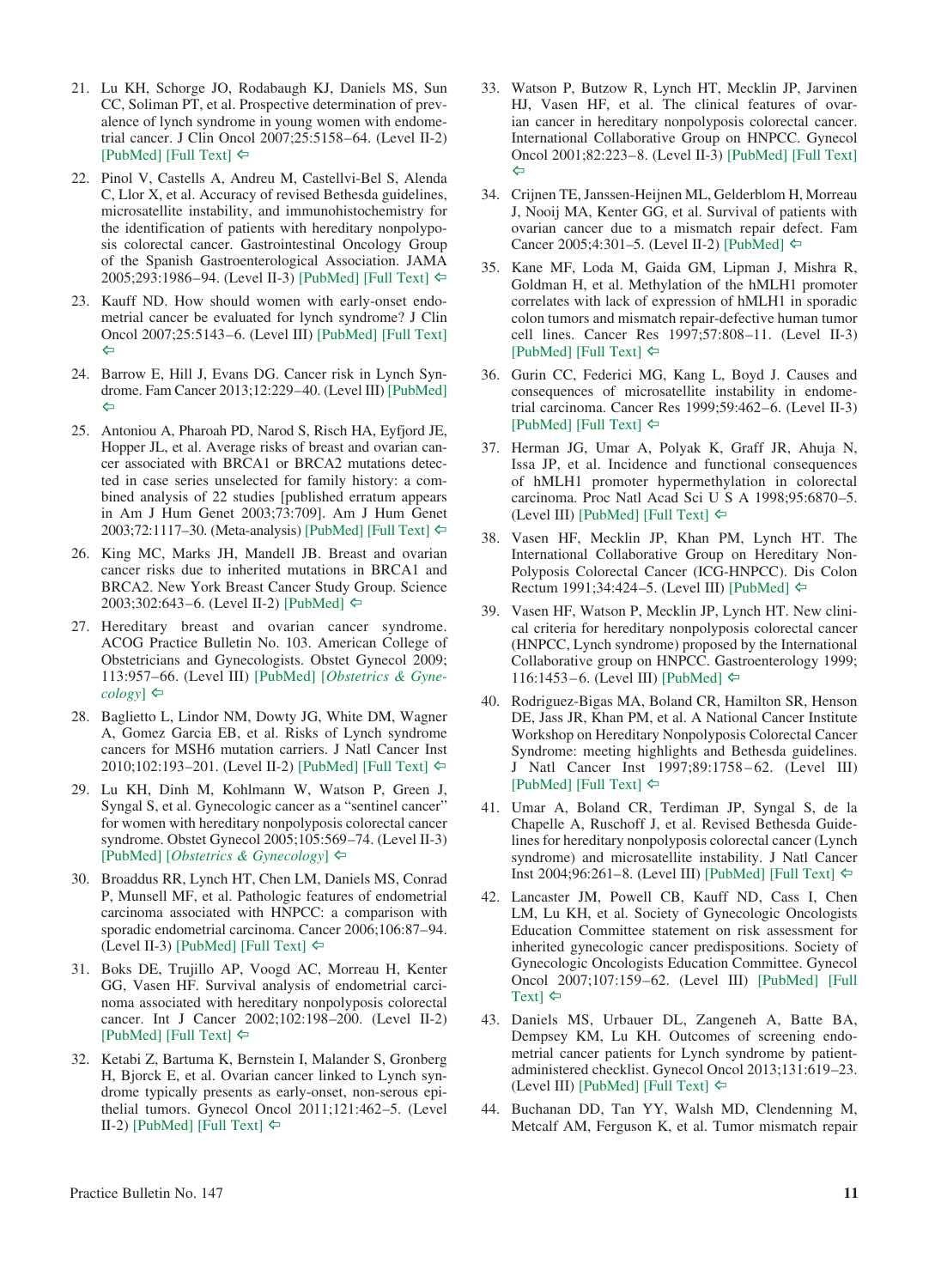immunohistochemistry and DNA MLH1 methylation testing of patients with endometrial cancer diagnosed at age younger than 60 years optimizes triage for populationlevel germline mismatch repair gene mutation testing. J Clin Oncol 2014;32:90–100. (Level II-3) [\[PubMed\]](http://www.ncbi.nlm.nih.gov/pubmed/24323032)  $[Full Text] \Leftrightarrow$  $[Full Text] \Leftrightarrow$ 

- <span id="page-11-0"></span>45. Rabban JT, Calkins SM, Karnezis AN, Grenert JP, Blanco A, Crawford B, et al. Association of tumor morphology with mismatch-repair protein status in older endometrial cancer patients: implications for universal versus selective screening strategies for Lynch syndrome. Am J Surg Pathol 2014;38:793–800. (Level III) [\[PubMed\]](http://www.ncbi.nlm.nih.gov/pubmed/24503759) ⇔
- <span id="page-11-1"></span>46. Moreira L, Balaguer F, Lindor N, de la Chapelle A, Hampel H, Aaltonen LA, et al. Identification of Lynch syndrome among patients with colorectal cancer. EPICOLON Consortium. JAMA 2012;308:1555–65. (Level II-3[\) \[PubMed\]](http://www.ncbi.nlm.nih.gov/pubmed/23073952) [\[Full Text\]](http://www.ncbi.nlm.nih.gov/pmc/articles/PMC3873721/)  $\Leftrightarrow$
- <span id="page-11-2"></span>47. Society of Gynecologic Oncology. SGO clinical practice statement: screening for Lynch syndrome in endometrial cancer. Chicago (IL): SGO; 2014. Available at: [https://](https://www.sgo.org/clinical-practice/guidelines/screening-for-lynch-syndrome-in-endometrial-cancer/) [www.sgo.org/clinical-practice/guidelines/screening](https://www.sgo.org/clinical-practice/guidelines/screening-for-lynch-syndrome-in-endometrial-cancer/)[for-lynch-syndrome-in-endometrial-cancer/.](https://www.sgo.org/clinical-practice/guidelines/screening-for-lynch-syndrome-in-endometrial-cancer/) Retrieved July 22, 2014. (Level III)  $\Leftrightarrow$
- <span id="page-11-3"></span>48. Heald B, Plesec T, Liu X, Pai R, Patil D, Moline J, et al. Implementation of universal microsatellite instability and immunohistochemistry screening for diagnosing lynch syndrome in a large academic medical center. J Clin Oncol 2013;31:1336–40. (Level III[\) \[PubMed\]](http://www.ncbi.nlm.nih.gov/pubmed/23401454) [\[Full](http://jco.ascopubs.org/content/31/10/1336.long) [Text\]](http://jco.ascopubs.org/content/31/10/1336.long)  $\Leftrightarrow$
- <span id="page-11-4"></span>49. Moline J, Mahdi H, Yang B, Biscotti C, Roma AA, Heald B, et al. Implementation of tumor testing for lynch syndrome in endometrial cancers at a large academic medical center. Gynecol Oncol 2013;130:121–6. (Level II-3) [\[PubMed\]](http://www.ncbi.nlm.nih.gov/pubmed/23612316) [\[Full Text\]](http://www.sciencedirect.com/science/article/pii/S0090825813002424)  $\Leftrightarrow$
- <span id="page-11-11"></span>50. Dove-Edwin I, Boks D, Goff S, Kenter GG, Carpenter R, Vasen HF, et al. The outcome of endometrial carcinoma surveillance by ultrasound scan in women at risk of hereditary nonpolyposis colorectal carcinoma and familial colorectal carcinoma. Cancer 2002;94:1708–12. (Level II-3) [\[PubMed\]](http://www.ncbi.nlm.nih.gov/pubmed/11920532) [\[Full Text\]](http://onlinelibrary.wiley.com/doi/10.1002/cncr.10380/full)  $\Leftrightarrow$
- <span id="page-11-12"></span>51. Renkonen-Sinisalo L, Butzow R, Leminen A, Lehtovirta P, Mecklin JP, Jarvinen HJ. Surveillance for endometrial cancer in hereditary nonpolyposis colorectal cancer syndrome. Int J Cancer 2007;120:821–4. (Level II-3) [\[PubMed\]](http://www.ncbi.nlm.nih.gov/pubmed/17096354) [\[Full Text\]](http://onlinelibrary.wiley.com/doi/10.1002/ijc.22446/full)  $\Leftrightarrow$
- <span id="page-11-13"></span>52. Gerritzen LH, Hoogerbrugge N, Oei AL, Nagengast FM, van Ham MA, Massuger LF, et al. Improvement of endometrial biopsy over transvaginal ultrasound alone for endometrial surveillance in women with Lynch syndrome. Fam Cancer 2009;8:391–7. (Level II-3) [\[PubMed\]](http://www.ncbi.nlm.nih.gov/pubmed/19504173)  $[Full Text] \Leftrightarrow$  $[Full Text] \Leftrightarrow$
- <span id="page-11-14"></span>53. Huang M, Sun C, Boyd-Rogers S, Burzawa J, Milbourne A, Keeler E, et al. Prospective study of combined colon and endometrial cancer screening in women with lynch syndrome: a patient-centered approach. J Oncol Pract 2011;7:43–7. (Level III) [\[PubMed\]](http://www.ncbi.nlm.nih.gov/pubmed/21532810) [\[Full Text\]](http://www.ncbi.nlm.nih.gov/pmc/articles/PMC3014510/) ⇔
- <span id="page-11-5"></span>54. Weiss NS, Sayvetz TA. Incidence of endometrial cancer in relation to the use of oral contraceptives. N Engl J Med 1980;302:551–4. (Level II-2) [\[PubMed\]](http://www.ncbi.nlm.nih.gov/pubmed/7351890) ⇔
- <span id="page-11-6"></span>55. Combination oral contraceptive use and the risk of endo-

metrial cancer. The Cancer and Steroid Hormone Study of the Centers for Disease Control and the National Institute of Child Health and Human Development. JAMA 1987;257:796–800. (Level II-2) [\[PubMed\]](http://www.ncbi.nlm.nih.gov/pubmed/3027423) [^](#page-7-0)

- <span id="page-11-7"></span>56. Vereide AB, Arnes M, Straume B, Maltau JM, Orbo A. Nuclear morphometric changes and therapy monitoring in patients with endometrial hyperplasia: a study comparing effects of intrauterine levonorgestrel and systemic medroxyprogesterone. Gynecol Oncol 2003;91:526–33. (Level II-3) [\[PubMed\]](http://www.ncbi.nlm.nih.gov/pubmed/14675671) [\[Full Text\]](http://www.sciencedirect.com/science/article/pii/S0090825803005031)  $\Leftrightarrow$
- <span id="page-11-8"></span>57. Baker J, Obermair A, Gebski V, Janda M. Efficacy of oral or intrauterine device-delivered progestin in patients with complex endometrial hyperplasia with atypia or early endometrial adenocarcinoma: a meta-analysis and systematic review of the literature. Gynecol Oncol 2012; 125:263–70. (Meta-analysis) [\[PubMed\]](http://www.ncbi.nlm.nih.gov/pubmed/22196499) [\[Full Text\]](http://www.sciencedirect.com/science/article/pii/S0090825811009656)  $\Leftrightarrow$
- <span id="page-11-9"></span>58. Lu KH, Loose DS, Yates MS, Nogueras-Gonzalez GM, Munsell MF, Chen LM, et al. Prospective multicenter randomized intermediate biomarker study of oral contraceptive versus depo-provera for prevention of endometrial cancer in women with Lynch syndrome. Cancer Prev Res 2013;6:774–81. (Level I) [\[PubMed\]](http://www.ncbi.nlm.nih.gov/pubmed/23639481) [\[Full Text\]](http://www.ncbi.nlm.nih.gov/pmc/articles/PMC3737517/) ⇔
- <span id="page-11-10"></span>59. Schmeler KM, Daniels MS, Soliman PT, Broaddus RR, Deavers MT, Vu TM, et al. Primary peritoneal cancer after bilateral salpingo-oophorectomy in two patients with Lynch syndrome. Obstet Gynecol 2010;115:432–4. (Level III) [\[PubMed\]](http://www.ncbi.nlm.nih.gov/pubmed/20093870) [*[Obstetrics & Gynecology](http://journals.lww.com/greenjournal/Fulltext/2010/02001/Primary_Peritoneal_Cancer_After_Bilateral.14.aspx)*] [^](#page-7-4)
- <span id="page-11-15"></span>60. Bonadona V, Bonaiti B, Olschwang S, Grandjouan S, Huiart L, Longy M, et al. Cancer risks associated with germline mutations in MLH1, MSH2, and MSH6 genes in Lynch syndrome. French Cancer Genetics Network. JAMA 2011;305:2304–10. (Level II-3) [\[PubMed\]](http://www.ncbi.nlm.nih.gov/pubmed/21642682) [\[Full](http://jama.jamanetwork.com/article.aspx?articleid=900645)  [Text\]](http://jama.jamanetwork.com/article.aspx?articleid=900645)  $\Leftrightarrow$
- <span id="page-11-16"></span>61. Aarnio M, Mecklin JP, Aaltonen LA, Nystrom-Lahti M, Jarvinen HJ. Life-time risk of different cancers in hereditary non-polyposis colorectal cancer (HNPCC) syndrome. Int J Cancer1995;64:430–3. (Level II-2) [\[PubMed\]](http://www.ncbi.nlm.nih.gov/pubmed/8550246 )  $\Leftrightarrow$
- <span id="page-11-17"></span>62. Kwon JS, Sun CC, Peterson SK, White KG, Daniels MS, Boyd-Rogers SG, et al. Cost-effectiveness analysis of prevention strategies for gynecologic cancers in Lynch syndrome. Cancer 2008;113:326–35. (Level II-2) [\[PubMed\]](http://www.ncbi.nlm.nih.gov/pubmed/18506736)   $[Full Text] \Leftrightarrow$  $[Full Text] \Leftrightarrow$
- <span id="page-11-18"></span>63. Yang KY, Caughey AB, Little SE, Cheung MK, Chen LM. A cost-effectiveness analysis of prophylactic surgery versus gynecologic surveillance for women from hereditary non-polyposis colorectal cancer (HNPCC) Families. Fam Cancer 2011;10:535–43. (Level II-2) [\[PubMed\]](http://www.ncbi.nlm.nih.gov/pubmed/21538078)  $\Leftrightarrow$
- <span id="page-11-19"></span>64. Chung L, Broaddus R, Crozier M, Luthraa R, Levenback C, Lu K. Unexpected endometrial cancer at prophylactic hysterectomy in a woman with hereditary nonpolyposis colon cancer. Obstet Gynecol 2003;102:1152–5. (Level III) [\[PubMed\]](http://www.ncbi.nlm.nih.gov/pubmed/14607039) [*[Obstetrics & Gynecology](http://journals.lww.com/greenjournal/Fulltext/2003/11001/Unexpected_Endometrial_Cancer_at_Prophylactic.11.aspx)*] [^](#page-8-4)
- <span id="page-11-20"></span>65. Pistorius S, Kruger S, Hohl R, Plaschke J, Distler W, Saeger HD, et al. Occult endometrial cancer and decision making for prophylactic hysterectomy in hereditary nonpolyposis colorectal cancer patients. Gynecol Oncol 2006;102:189–94. (Level III) [\[PubMed\]](http://www.ncbi.nlm.nih.gov/pubmed/16476474) [\[Full Text\]](http://www.sciencedirect.com/science/article/pii/S009082580600014X) ⇔
- <span id="page-11-21"></span>66. Palma L, Marcus V, Gilbert L, Chong G, Foulkes WD. Synchronous occult cancers of the endometrium and